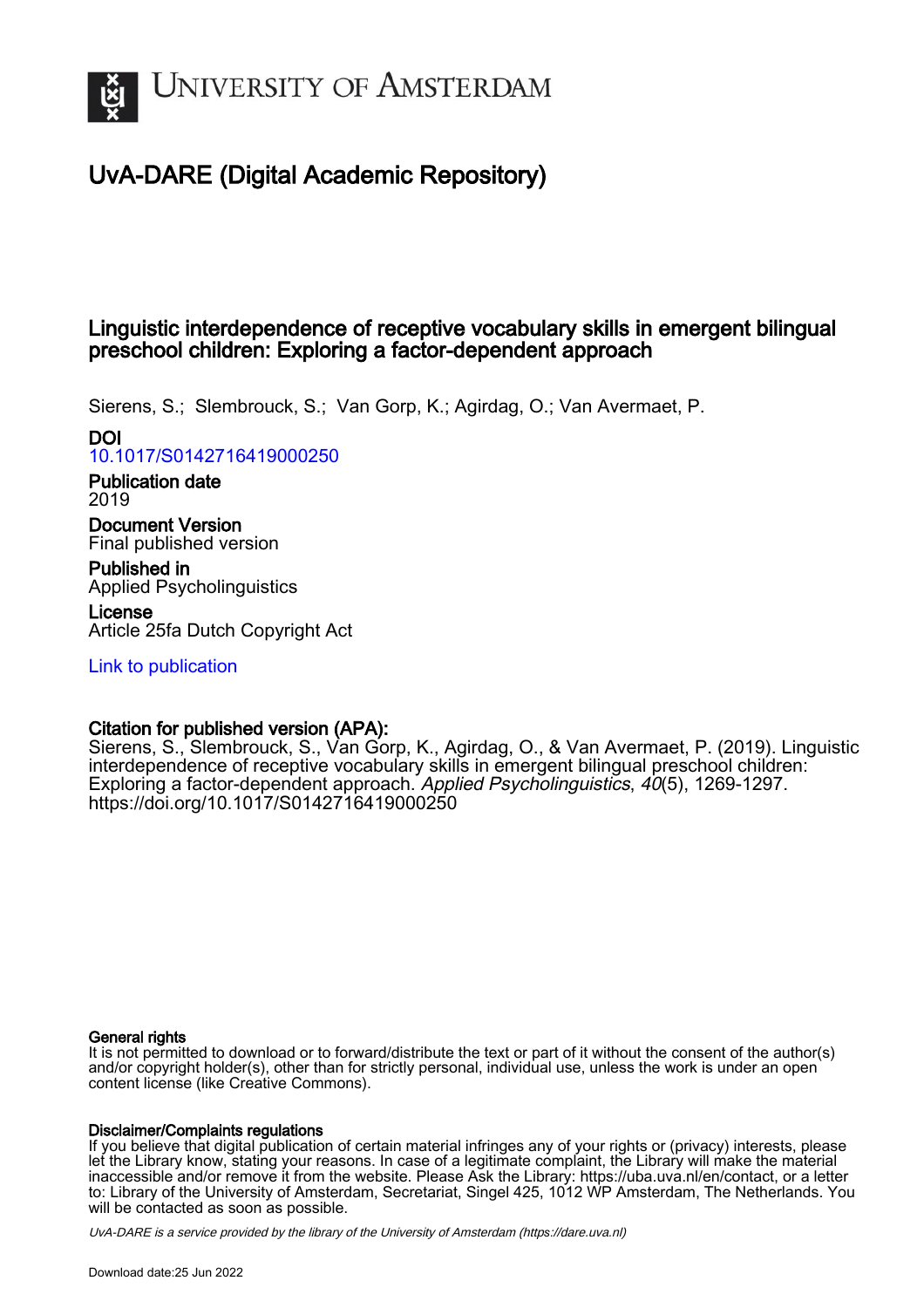#### ARTICLE

# Linguistic interdependence of receptive vocabulary skills in emergent bilingual preschool children: Exploring a factor-dependent approach

Sven Sierens<sup>1</sup>\*, Stef Slembrouck<sup>1</sup>, Koen Van Gorp<sup>2</sup>, Orhan Agirdag<sup>3</sup> and Piet Van Avermaet<sup>1</sup>

<sup>1</sup>Ghent University, <sup>2</sup>Michigan State University and <sup>3</sup>KU Leuven and University of Amsterdam \*Corresponding author. Email: [sven.sierens@ugent.be](mailto:sven.sierens@ugent.be)

(Received 20 December 2017; revised 27 March 2019; accepted 16 April 2019)

#### Abstract

This study investigates the extent to which internal and contextual factors moderate the linguistic interdependence between receptive vocabulary skills in emergent bilingual children. Such factors are frequently related to first (L1) and second language (L2) skills, but few studies have examined their concurrent influence on the cross-language relationship, or have linked the results to the two main explanatory models for interdependence: common underlying proficiency or individual differences. Using a cross-sectional correlational design, concept comprehension was bilingually assessed in 154 children of Turkish background (aged 4 to 6), attending Flemish preschool. Regression analyses revealed that Turkish L1 vocabulary size significantly predicted Dutch L2 vocabulary size, which is in line with interdependence theories. Age, preschool grade, and L2 use at home positively predicted L2 vocabulary. Newly arrived immigrant status and maternal education (partly) predicted L2 vocabulary negatively, the latter especially in 3rd preschool grade. Concerning moderation, indications were found for weakening interdependence for high L2 use at home (3rd preschool grade) and newly arrived immigrant status. Overall, our findings implicate that interdependence in emergent bilinguals' vocabulary depends on the examined factors to a limited degree only. Finally, our data point to the individual differences model, rather than the common underlying proficiency model of linguistic interdependence.

Keywords: bilingualism; child second language acquisition; lexicon and word learning

The relationship between the first  $(L1)$  and the second language  $(L2)$  in the linguistic/cognitive development of emergent bilinguals is a critical issue in countries where the populations of children with an immigrant/minority background con-tinue to rise. García and Kleifgen [\(2010\)](#page-25-0) define emergent bilinguals (the first focus of this article) as children who, through school and acquiring L2, become bilingual, and continue to function in both L1 and L2, developing mastery of the two

<sup>©</sup> Cambridge University Press 2019.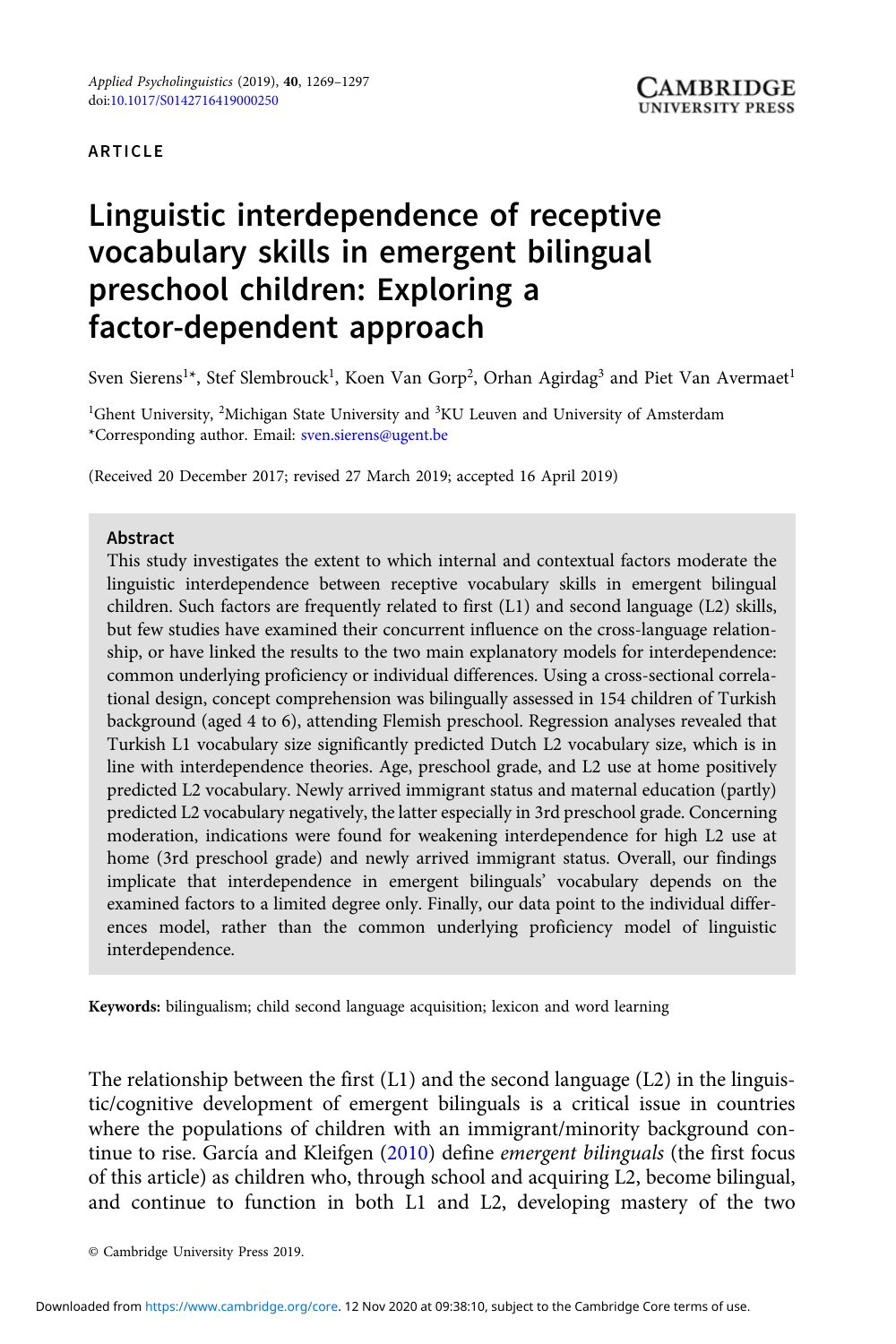languages. Yet in the course of time, they may shift to dominance in L2 (Jia, Chen, Kim, Chan, & Jeung, [2014](#page-26-0); Pham & Kohnert, [2014\)](#page-27-0). Generally, it is well documented that bilingual children from lower socioeconomic status (SES) show on average less well developed academic language skills in L1 and L2 upon their entry to (pre)school, and hence, they are at risk of underachieving as they progress through school (Farver, Xu, Lonigan, & Eppe, [2013](#page-25-0); Hammer et al., [2014](#page-26-0); Oller & Eilers, [2002\)](#page-27-0). Nonetheless, we highlight that educational underachievement of minority students is largely the outcome of mechanisms reproducing inequalities in schools. Linguistic and socioeconomic inequalities are intertwined (Collins, [2009\)](#page-24-0), as is testified to, among other things, by restrictive language policies in mainstream schools (Gándara & Hopkins, [2010](#page-25-0); Pulinx, Van Avermaet, & Agirdag, [2017\)](#page-27-0).

Vocabulary, our second focus, is an essential medium to understand the meaning of spoken and written language. Investigating vocabulary in young children can aid our understanding of the linguistic/cognitive processes in early language learning (Sénéchal, Ouellette, & Rodney, [2006](#page-28-0); Whitehurst & Lonigan, [2001\)](#page-28-0). Marchman, Fernald, and Hurtado ([2010](#page-26-0)) point out that lexical knowledge is a key building block of language development, operating jointly with a host of language-general skills that enable children to make sense of the linguistic input they experience and put information to use in constructing a working system of language. Vocabulary growth in monolingual and bilingual children is positively associated with early efficiency in spoken language understanding and with long-term language and cognitive outcomes (Marchman & Fernald, [2008\)](#page-26-0). Lexical knowledge is also a core part of what makes early grammatical acquisition possible (Marchman, Martínez-Sussman, & Dale, [2004\)](#page-26-0).

The relationship between L1 and L2 is our third focus. Understanding this relationship in the vocabulary development of emergent bilinguals may help educators improve learners' linguistic and academic outcomes (Branum-Martin et al., [2009;](#page-24-0) Genesee & Geva, [2006](#page-25-0); Snow & Kim, [2007\)](#page-28-0). An ongoing issue is whether supporting academic L1 development in emergent bilinguals leverages the acquisition of linguistic/cognitive skills in L2. Early oral language skills in L1 like vocabulary, listening comprehension, and phonological awareness are proven to predict later oral language, literacy, and school outcomes in L2 (August & Shanahan, [2006;](#page-24-0) Edele & Stanat, [2016;](#page-25-0) Genesee, Lindholm-Leary, Saunders, & Christian, [2006](#page-25-0); Hammer et al., [2014](#page-26-0); Prevoo, Malda, Mesman, & van IJzendoorn, [2016\)](#page-27-0). While the evidence is generally strong for positive cross-language relations regarding literacy and metalinguistic skills (Hammer et al., [2014](#page-26-0); Melby-Lervåg & Lervåg, [2011;](#page-26-0) Oller & Eilers, [2002;](#page-27-0) Riches & Genesee, [2006;](#page-27-0) Yang, Cooc, & Sheng, [2017\)](#page-29-0), studies into the oral language of bilingual children at preschool and primary school levels show correlations between L1 and L2, which range from positive over zero to negative (see reviews by Branum-Martin et al., [2009;](#page-24-0) Castilla, Restrepo, & Perez-Leroux, [2009;](#page-24-0) Genesee & Geva, [2006](#page-25-0); Sandhofer & Uchikoshi, [2013;](#page-28-0) Snow & Kim, [2007\)](#page-28-0). Yang et al.'s [\(2017\)](#page-29-0) meta-analysis discovered a weak significant correlation between Chinese and English oral vocabulary ( $r = .10$ ,  $n = 15$ ), being similar to Melby-Lervåg and Lervåg's ([2011](#page-26-0)) meta-analysis, which identified a small significant correlation between L1 and L2 vocabulary ( $r = .16$ ,  $n = 36$ ). Scheele, Leseman, and Mayo ([2010](#page-28-0)) revealed a positive significant L1–L2 correlation in vocabulary in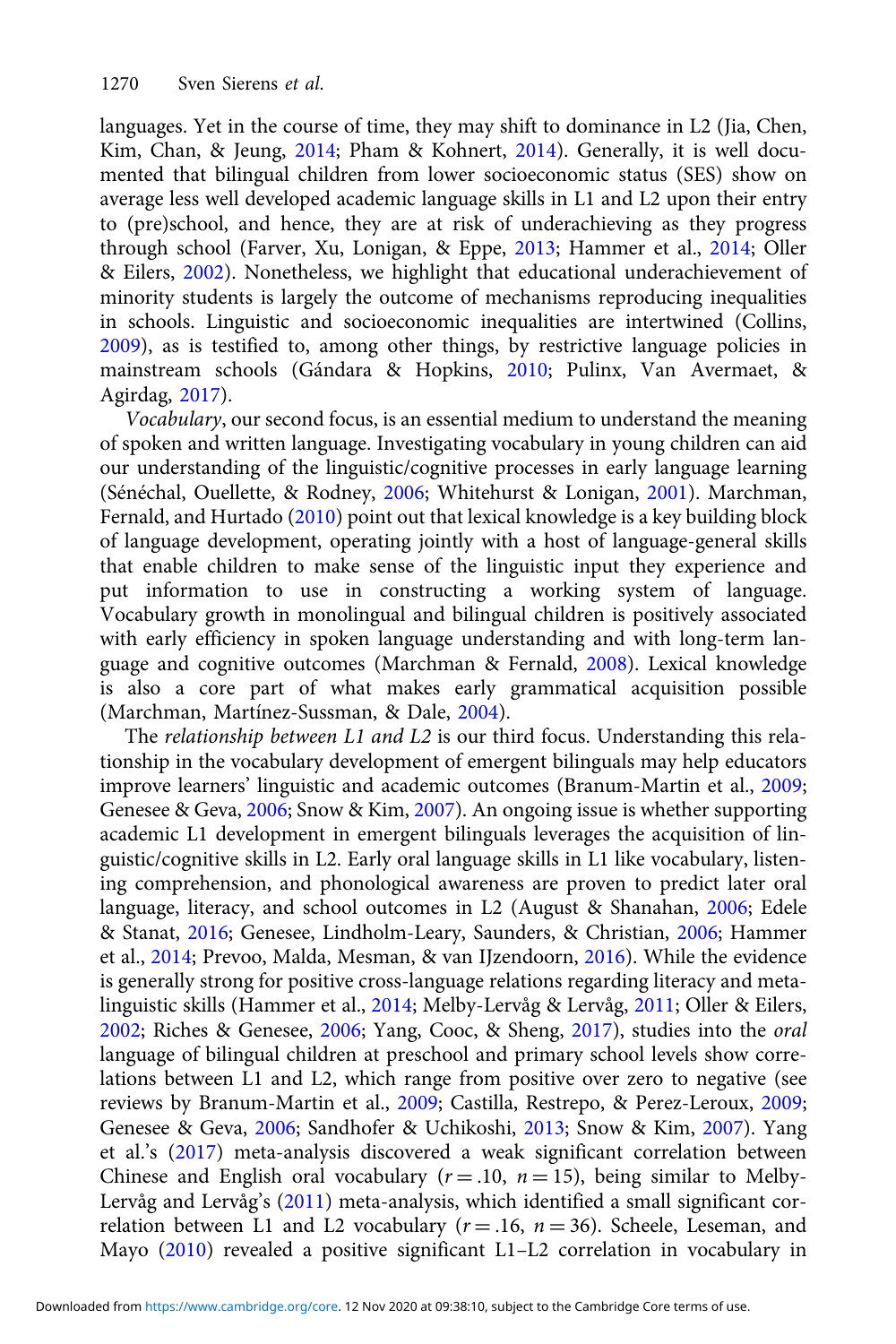3-year-old Moroccan children ( $r = .30$ ,  $p < .05$ ) and a small positive but nonsignificant correlation in 3-year-old Turkish children ( $r = .19$ ,  $p < .10$ ). However, Cobo-Lewis, Eilers, Pearson, and Umbel [\(2002\)](#page-24-0) found that oral vocabulary in the two languages of Spanish–English bilingual children in the United States was largely independent at the individual level. Goodrich, Lonigan, Kleuver, and Farver [\(2016\)](#page-25-0) reported a negative cross-language transfer of vocabulary knowledge in Spanish–English preschool children.

Many scholars interpret positive cross-language correlations as lending support to linguistic interdependence theories. Cobo-Lewis et al. ([2002\)](#page-24-0) point out that interdependence between bilinguals' two languages is conditional and may depend on the type of skills being assessed, the child's age, and socioeconomic and environmental factors that affect linguistic and academic performance (see also Simon-Cereijido & Gutiérrez-Clellen, [2009;](#page-28-0) Verhoeven, [1994\)](#page-28-0). Prevoo, Malda, Emmen, Yeniad, and Mesman ([2015\)](#page-27-0) found support for the context dependence of interdependence of vocabulary growth in emergent bilingual children. This brings up the central question of this study: what are the *factors* that influence the cross-language relationship between vocabulary development in emergent bilinguals? Various factors have been correlated with L1 and/or L2 vocabulary, but few studies have examined their concurrent influence on the relationship between L1 and L2 proficiencies. From previous research, we can glean evidence for the influence of three contextual factors: type of measure/task (Branum-Martin et al., [2009](#page-24-0); Gathercole, Thomas, Roberts, Hughes, & Hughes, [2013](#page-25-0); Kan & Kohnert, [2008;](#page-26-0) Scheele et al., [2010](#page-28-0)); typological distance (i.e., cognate vocabulary; Baird, Palacios, & Kibler, [2016](#page-24-0); Dressler, Carlo, Snow, August, & White, [2011](#page-25-0); Kelley & Kohnert, [2012;](#page-26-0) Pérez, Peña, & Bedore, [2010;](#page-27-0) Pham, Donovan, Dam, & Contant, [2018;](#page-27-0) Proctor & Mo, [2009;](#page-27-0) Sheng, Lam, Cruz, & Fulton, [2016](#page-28-0)); and instructional (monolingual/bilingual) context (Branum-Martin et al., [2009](#page-24-0); Cárdenas-Hagan, Carlson, & Pollard-Durodola, [2007](#page-24-0); Goodrich, Lonigan, & Farver, [2013](#page-25-0); Melby-Lervåg & Lervåg, [2011](#page-26-0); Pham & Kohnert, [2014](#page-27-0); Snow & Kim, [2007;](#page-28-0) Tabors, Páez, & López, [2003](#page-28-0)). Theoretically, we can link a wider range of potential factors to linguistic interdependence. Factors that relate to language and cognition, and children's individual characteristics, may influence the level of variation of the cross-language relationship. These factors generally relate to the availability of linguistic resources for both L1 and L2 development (Prevoo et al., [2015\)](#page-27-0).

The purpose of this study is to consider the theoretical plausibility of a number of factors, and empirically examine the contingency of linguistic interdependence between L1 and L2 vocabulary upon them. The factors included in the present study are theoretically linked in that they relate to levels of input and usage-based resources in both languages. The factors that will be examined are sex, age, preschool grade, onset of schooling in L2, maternal education, and language use at home. Sex, age, and onset of schooling in L2 are child-internal factors; the other factors are contextual. We will investigate the extent to which they act as conditions for the cross-language relationship between receptive vocabulary size in a sample of emergent bilingual preschool children from Turkish background inhabiting a Flemish city.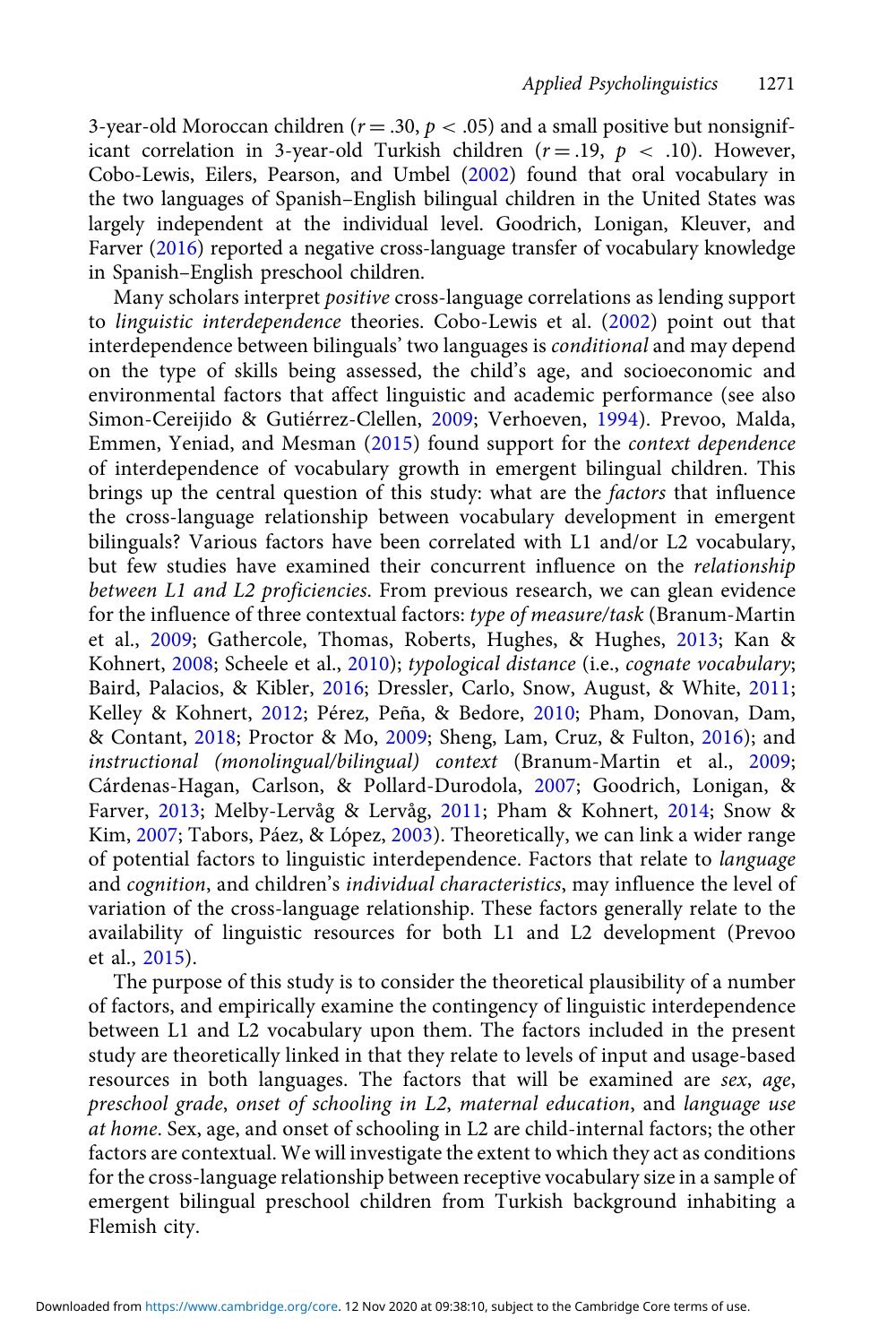# Theoretical background

#### Empirical cross-language correlations

Several empirical studies on preschool and primary school bilingual children from various linguistic backgrounds show statistically nonsignificant cross-linguistic correlations between vocabulary skills, providing support for the relative independence of vocabulary development across languages, which suggests that time spent learning L1 vocabulary does not facilitate learning L2 vocabulary (Spanish/English: Cobo-Lewis et al., [2002](#page-24-0); Goodrich et al., [2013](#page-25-0); Marchman et al., [2010](#page-26-0); Proctor, Harring, & Silverman, [2017;](#page-27-0) Hmong/English: Kan & Kohnert, [2008](#page-26-0); Kohnert, Kan, & Conboy, [2010](#page-26-0); Turkish/Dutch: Prevoo et al., [2015](#page-27-0); Verhoeven, [1994](#page-28-0)). Findings from studies with Spanish–English bilinguals indicate that L1 and L2 vocabulary sizes are negatively correlated in the early stages of bilingual development, implying cross-linguistic inhibitory or competition effects (Goodrich et al., [2016;](#page-25-0) Hammer et al., [2012;](#page-26-0) Ordóñez, Carlo, Snow, & McLaughlin, [2002](#page-27-0)). On the contrary, past studies have also reported significant weak to modest positive L1–L2 correlations between vocabulary skills in Turkish–Dutch (Leseman, [2000;](#page-26-0) Scheele et al., [2010](#page-28-0); Verhoeven, [2007](#page-28-0)), Spanish–English (Atwill, Blanchard, Gorin, & Burstein, [2007;](#page-24-0) Branum-Martin et al., [2009;](#page-24-0) Conboy & Thal, [2006;](#page-24-0) Farver et al., [2013;](#page-25-0) Solari et al., [2014](#page-28-0)), Chinese–English (Yang et al., [2017\)](#page-29-0), and Vietnamese–English children (Pham, [2016\)](#page-27-0).

#### Linguistic interdependence

Current linguistic interdependence theories offer two major explanatory models for positive cross-language correlations: common underlying proficiency (CUP) and individual differences (ID). The developmental linguistic interdependence hypothesis (Cummins, [1979](#page-25-0)) assumes that concepts, skills, and linguistic knowledge that have been developed in  $Lx$  can be in part transferred to  $Ly$  through a CUP. The CUP is a shared central processing system from which both languages operate, although not necessarily for all areas of language. The CUP comprises cognitive (e.g., memory, auditory discrimination, and abstract reasoning) and (meta)linguistic abilities (e.g., phonological awareness), and specific conceptual and linguistic knowledge derived from experience and learning (Cummins, [2000](#page-25-0)). Riches and Genesee ([2006](#page-27-0)) conclude that the existing research provides evidence for parallel abilities across languages, thereby supporting the construct of a CUP for L1 and L2 literacy.

However, causal evidence for the CUP model leaves much to be desired. Castilla et al. ([2009\)](#page-24-0) assert that the conceptual basis for the CUP has been challenged. Primarily, it remains unclear which mechanisms underlie the positive L1–L2 association, and under which conditions children can utilize a CUP to transfer knowledge across languages. Riches and Genesee [\(2006\)](#page-27-0) note that the relationship of oral proficiency in both L1 and L2 needs to be considered more specifically in terms of how they might contribute to a CUP. Moreover, there is a conceptual problem with the CUP model because of the mixed nature of the construct of language skills. These encompass both *linguistic* skills, such as vocabulary and grammar, and nonlinguistic skills, such as cognitive/academic skills. While it is clear that literacy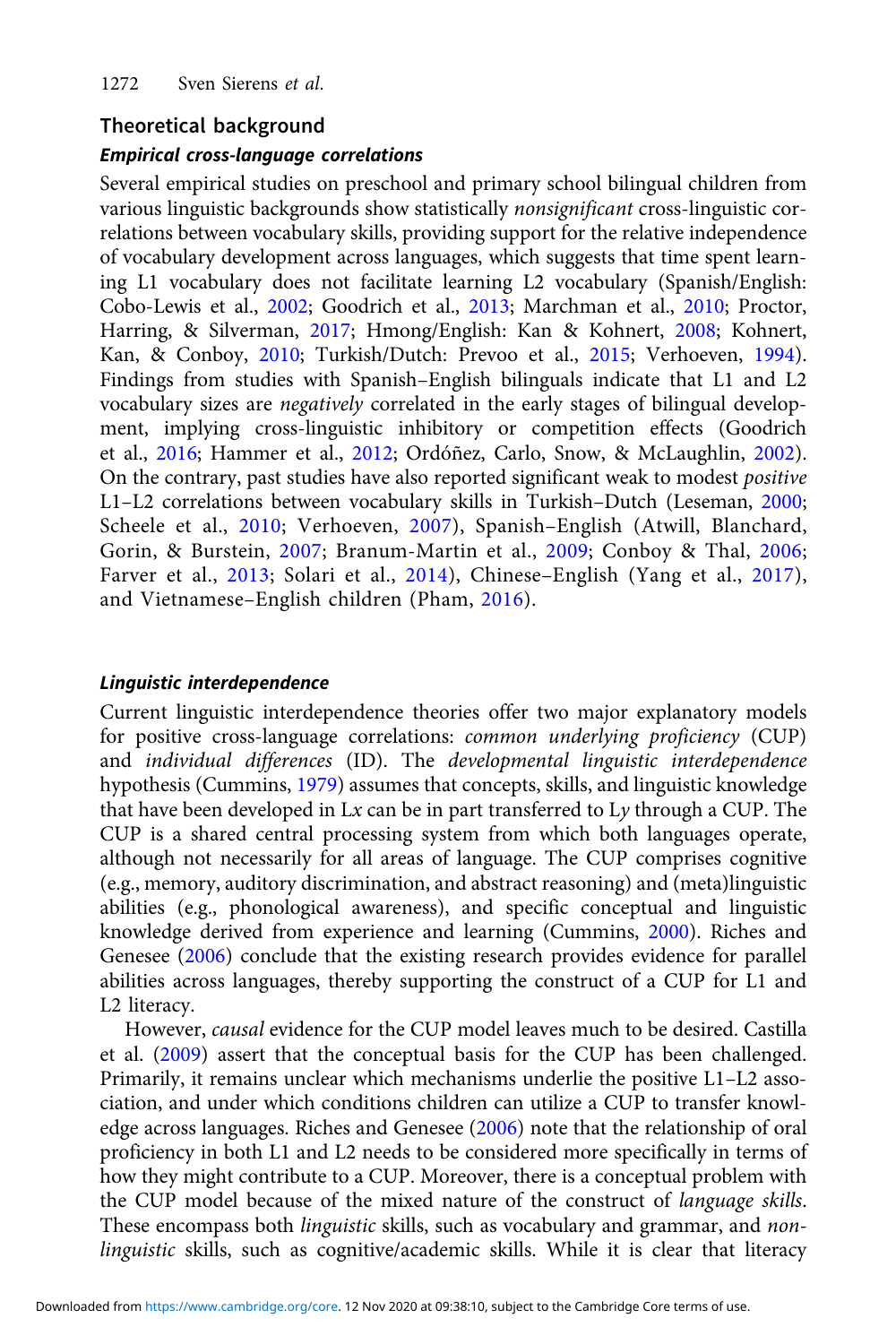skills in L1 can help in acquiring such skills in L2, this view of transfer becomes problematic when acquisition of core linguistic features is considered. Linguistic transfer across languages can lead to patterns of either delay or acceleration in acquisition. Presumably, mastery of compatible features may facilitate L2 acquisition, but mastery of typologically incompatible features may lead to delay. In short, linguistic transfer is as likely to hinder as it is to facilitate cross-language association. Therefore, linguistic transfer through a CUP may not be the source of successful interdependence in language learning. Nevertheless, Goodrich and Lonigan ([2017\)](#page-25-0) note that the lack of a CUP does not rule out all types of transfer of language skills; prior evidence suggests that children transfer some word-specific information across languages (Goodrich et al., [2016](#page-25-0)). Summarizing the results of available studies conducted with young Spanish–English bilinguals, Patterson and Pearson ([2004\)](#page-27-0) conclude that there is no consistent evidence that knowing a word in L1 will make it easier to learn it in L2. In addition, the vocabulary knowledge of bilingual learners often develops a distributed characteristic. Thus, learners acquire concepts in one language that are not acquired in the other language, which impedes cross-language transfer (Marchman et al., [2010](#page-26-0); Oller & Eilers, [2002\)](#page-27-0).

As an alternative for the CUP model Castilla et al. [\(2009\)](#page-24-0) have put forth the ID model, which fits in with a learning psychology perspective. They assert that interdependence is primarily the result of underlying differences in language learning abilities in typical children, and it is not based on cross-linguistic transfer of what has been learned already. In other words, a child who has difficulties with language learning in general is going to have difficulties with learning L2 (see Gathercole et al., [2013\)](#page-25-0).

#### Potential factors

Over the years, it has become clear that interdependence theories could be extended by taking into account potential factors that influence the cross-language relationship in bilinguals. This comes down to determining under which conditions linguistic interdependence is valid (Cobo-Lewis et al., [2002;](#page-24-0) Prevoo et al., [2015](#page-27-0); Verhoeven, [1994](#page-28-0)). As noted, Prevoo et al. ([2015\)](#page-27-0) have provided empirical support for a contextdependent view of interdependence. However, as language acquisition is driven by experience and is mediated by maturation and individual differences in learning abilities (Castilla-Earls et al., [2016\)](#page-24-0), interdependence may not only depend on contextual factors. Internal factors may influence variation of the cross-linguistic relationship, too. These are factors that language learners personally contribute to their learning situation and are linked to individual characteristics (e.g., age, language aptitude, and learning strategies; Dörnyei, [2009\)](#page-25-0). Contextual factors relate to the environment in which language learning occurs (e.g., language use at home, status of L1 and L2, similarities/differences between languages; see Goldenberg, Reese, & Rezaei, [2011](#page-25-0)).

In this respect, we infer from the ID model that, as variation in individual abilities underlying language learning abilities is the primary basis of interdependence, it would be less prone to influencing factors. According to Genesee, Geva, Dressler, and Kamil [\(2006\)](#page-25-0), Cummins's notion of CUP is language dependent and developmental in nature. In contrast, underlying cognitive abilities are thought to be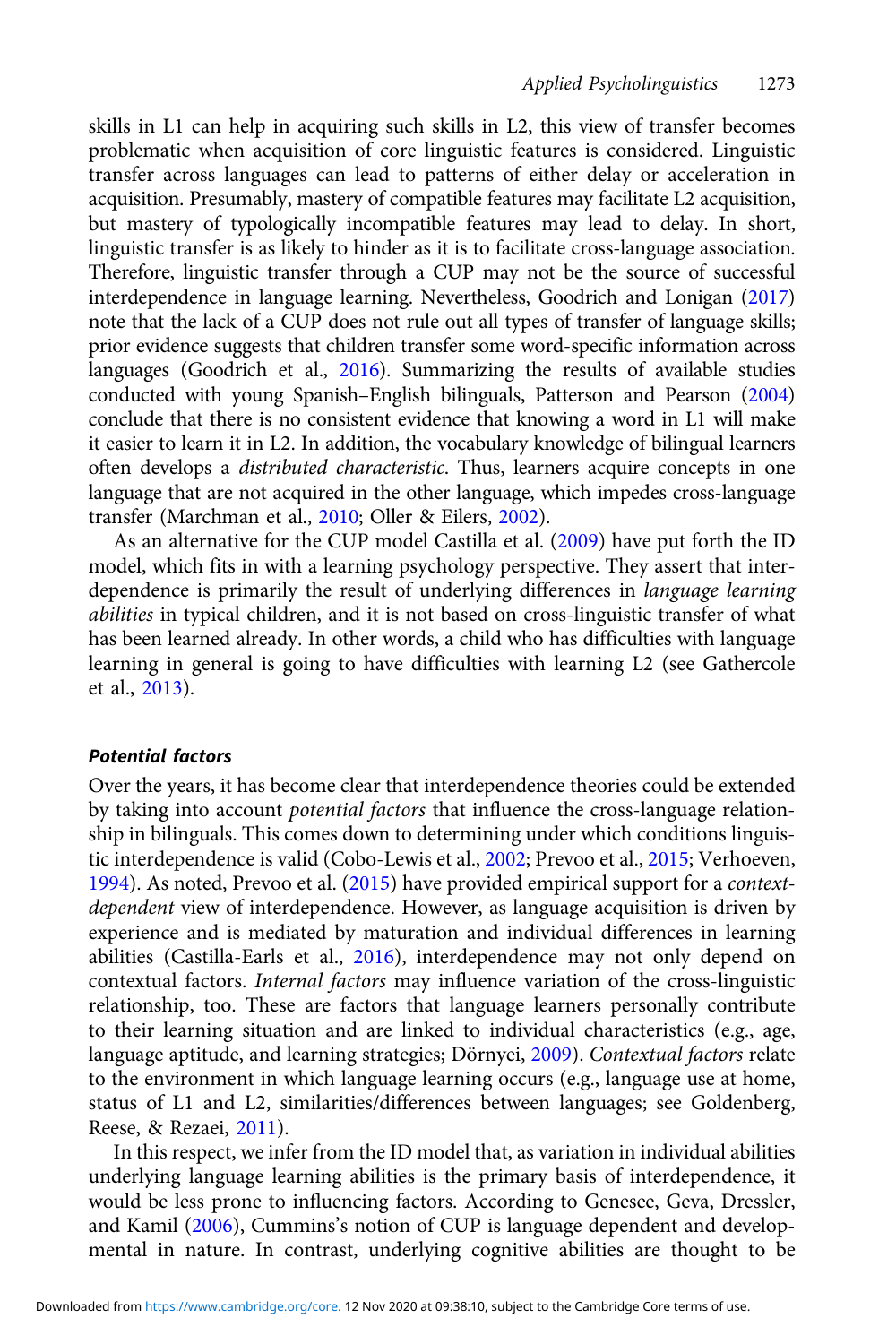fundamentally cognitive. They are part of one's innate endowment (they are not learned), and largely independent of specific language experiences or other experiential factors. It can, thus, be assumed that the cognitive abilities underlying language development are more stable through time and across different ages in childhood and beyond. This appears to contrast with experience-driven processes of acquisition of language skills, which show more fluctuations and change over time, experience, and context; they are more dependent on variable factors related to the frequency and quality of language interactions in different environments (home, school, and community). This suggests that the ID model, which maintains that cross-language correlations arise from individual differences in language learning abilities, can at most claim that individual children vary in their sensitivity to fluctuations in contextual language support. In what follows, we will discuss a number of internal and contextual factors affecting the cross-language relationship between vocabularies, which have been hypothesized or investigated in previous research. As mentioned, factors that relate to language and cognition as well as children's individual characteristics pertain to the availability of resources for L1/L2 development and determine children's bilingual proficiencies.

# Internal factors

## Sex

The literature does not list sex as a factor moderating interdependence. Nevertheless, a main association between sex and language outcomes is plausible. Studies have found that in early childhood, boys are a little behind girls in language development (Bouchard, Trudeau, Sutton, & Boudreault, [2009;](#page-24-0) Huttenlocher, Haight, Bryk, Seltzer, & Lyons, [1991](#page-26-0)).

# Age/grade

Children's age and grade are closely linked factors that predict the level of lexical abilities. We consider preschool grade as an internal factor (grade placement in preschool is generally based on age). Age in early childhood predicts L2 proficiency, for it goes hand in hand with growing cognitive-linguistic maturity and accumulating language experience (Jia et al., [2014;](#page-26-0) Kohnert et al., [2010;](#page-26-0) Prevoo et al., [2015](#page-27-0)). Grade level can be seen as a proxy for duration of L2 learning and, by extension, L2 proficiency (Yang et al., [2017\)](#page-29-0).

Concerning interdependence, Yang et al. ([2017\)](#page-29-0) claim that the revised hierarchical model (RHM; Kroll & Stewart, [1994](#page-26-0)) provides a theoretical foundation for the hypothesis of the relationship between L1 and L2 vocabulary. According to the RHM, the bilinguals' L2 learning duration and L2 proficiency should moderate the L1–L2 vocabulary relationship. Bilinguals possess a shared conceptual store along with two separate word–form lexicons when learning two languages. In the earlier stage of L2 learning, bilinguals typically need their L1 vocabulary as the mediator to access L2 vocabulary due to weak direct links between conceptual representation and L2 lexicon. The use of L1 lexicon as a bridge will fade away as bilinguals gain more L2 proficiency (see Lugo-Neris, Jackson, & Goldstein, [2010;](#page-26-0) Ordóñez et al., [2002](#page-27-0)). However, existing studies provide mixed results on the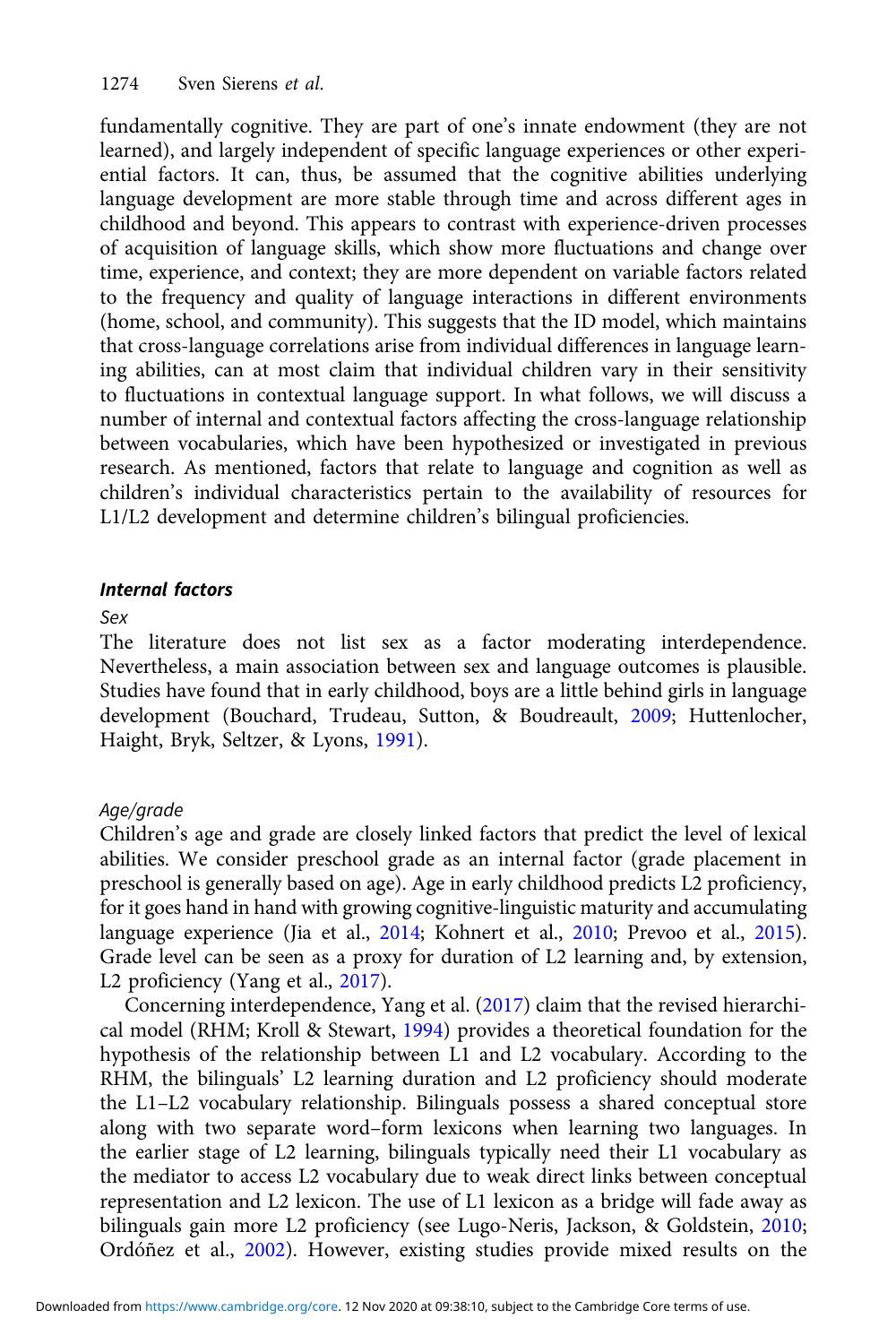relation between age/grade and the cross-language association between vocabular-ies. Branum-Martin et al.'s [\(2009\)](#page-24-0) meta-analysis  $(n = 21)$  examining relations between Spanish–English vocabularies revealed a slightly negative trend for correlations in receptive vocabulary across grades from prekindergarten to fifth grade, which is consistent with the RHM hypothesis. Longitudinal studies on Turkish- and Spanish-speaking children confirm this trend: positive correlations between receptive vocabulary skills dropped or became negative with increasing age or grade (Leseman, [2000](#page-26-0) [1 year;  $M = 3$  years, 3 months {3;3} to 4;2 years; Solari et al., [2014](#page-28-0) [kindergarten–second grade]; Verhoeven, [2007](#page-28-0) [1 schoolyear in kindergarten;  $M = 5;4$  years]). However, Prevoo et al.'s [\(2015](#page-27-0)) longitudinal study shows no clear age trend in interdependence of vocabulary growth over a 2-year period in initially 5-year-old Turkish–Dutch children. A study of receptive vocabulary in Welsh–English children over a wider age range demonstrates an opposite trend: cross-language scores at ages 2–3, 4–5, and 7–8 were uncorrelated, but correlated at ages 13–15 (Gathercole et al., [2013\)](#page-25-0). Reich ([2005](#page-27-0)) in a longitudinal study on Turkish–German children aged 5–10 found that L1–L2 interdependence between speech tasks did not exist initially, but emerged during the following years. Correlation coefficients were growing while mean scores converged. Altogether, we hypothesize that age and preschool grade will not affect interdependence between vocabulary skills in preschool-aged children.

#### Onset of schooling in L2

The age at which the child starts learning L2 determines the course of bilingual development (Castilla-Earls et al., [2016\)](#page-24-0). Bilingual children entering preschool at a later date have experienced less prior exposure to L2 than their counterparts who entered preschool at starting age. A later age of onset of schooling in L2 is typical for newly arrived immigrant school entrants (NAISE). Parents of NAISE children are often less familiar with preschool in the new country and tend to enroll them comparatively late (DOV, [2016\)](#page-25-0). The resulting lower amount of L2 learning time signifies that NAISE children had fewer opportunities to use and enlarge their vocabulary in L2, and hence have fewer L2-usage resources available.

#### Contextual factors

# SES

Studies on monolingual children evidence a positive relation between SES and early vocabulary development (Gathercole, [2018](#page-25-0); Hoff, [2003](#page-26-0)). Prior research has documented that family SES, especially maternal education, relates positively to bilingual students' academic L2 skills (Bohman, Bedore, Peña, Mendez-Pérez, & Gillam, [2010](#page-24-0); Cobo-Lewis, Pearson, Eilers, & Umbel, [2002](#page-24-0)a; Golberg, Paradis, & Crago, [2008](#page-25-0); Oller, Pearson, & Eilers, [2007\)](#page-27-0). The assumption is that SES exerts its influence on language skills via maternal speech and stimulation in the home environment (Hoff, [2003](#page-26-0); Prevoo et al., 2014, [2015\)](#page-27-0). This means that SES as an indicator of the sociolinguistic home environment is associated with the level of language interactions in the home. Higher order language interactions are operationalized in various ways in the literature. Leseman ([2000](#page-26-0)) lists the following cognitively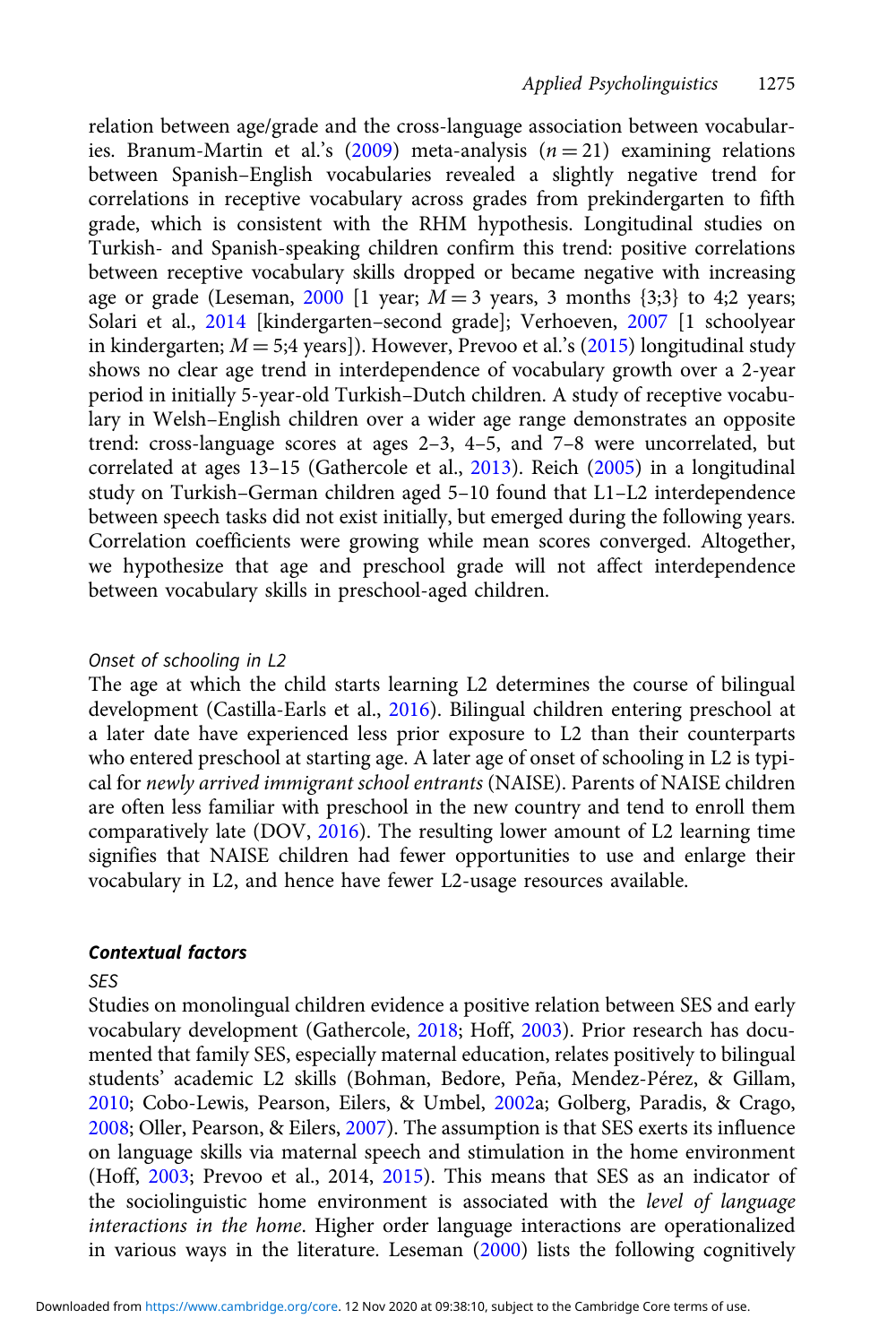complex, context-reduced activities: intimate face-to-face conversations of parent and child, the child reporting past experiences to the parent, oral storytelling, and reading story books to the child. These interactions may be quantitatively and qualitatively reduced in low-SES contexts, restraining children's language development, including the vocabulary that is required to execute cognitively complex tasks (Golberg et al., [2008;](#page-25-0) Leseman, [2000\)](#page-26-0).

Concerning the linkage between SES and the cross-language relationship, Verhoeven ([1994](#page-28-0)) and Proctor, August, Snow, and Barr [\(2010\)](#page-27-0) point to SES as a family-context factor that potentially plays a role in linguistic interdependence. Melby-Lervåg and Lervåg ([2011\)](#page-26-0) argue that the association between L1 and L2 oral proficiency might be stronger in higher SES children, because more privileged children are presumed to possess more academic L1 that could leverage the learning of L2 in school settings. Therefore, we could expect linguistic interdependence to be stronger in families with a middle/high-SES background that values and uses academic L1, compared to families with a low-SES background. Nevertheless, Prevoo et al. [\(2015\)](#page-27-0) found that interdependence was similar across SES groups. Furthermore, the supposed positive relation between maternal education and L1 skills was not revealed in some studies (Cobo-Lewis, Pearson, Eilers, & Umbel, [2002b](#page-24-0); Hammer et al., [2012](#page-26-0); Prevoo et al., [2015](#page-27-0); Quiroz, Snow, & Zhao, [2010](#page-27-0)). Overall, additional studies are needed that examine the effects of SES on crosslinguistic relations (Branum-Martin et al., [2009](#page-24-0); Hammer et al., [2014\)](#page-26-0).

#### Language use at home

Another family-context factor that, according to Verhoeven [\(1994\)](#page-28-0) and Proctor et al. [\(2010\)](#page-27-0), may have differential effects on the cross-language relationship is language use at home. The amount and nature of parental language usage are related to language development, as is extensively evidenced for bilingual children (Hammer et al., [2012](#page-26-0); Huttenlocher et al., [1991;](#page-26-0) Patterson & Pearson, [2004;](#page-27-0) Prevoo et al., [2014](#page-27-0); Scheele et al., [2010;](#page-28-0) Uchikoshi [2006\)](#page-28-0). The L2 use in the home has been proven to predict L2 proficiency in emergent bilinguals (e.g., Cobo-Lewis, Pearson, et al., [2002](#page-24-0)b; Jia et al., [2014](#page-26-0); Mancilla-Martinez & Lesaux, [2011](#page-26-0); Prevoo et al., [2015\)](#page-27-0). In addition, L2 use at home is likely to have negative correlations with L1 abilities (sometimes resulting in L1 loss; Anderson, [2004](#page-24-0); Scheele et al., [2010;](#page-28-0) Tabors et al., [2003](#page-28-0)). Although many studies focus on the language input that children receive at home as a factor influencing bilingual children's development of their two languages (Hammer et al., [2014](#page-26-0); Sandhofer & Uchikoshi, [2013](#page-28-0)), few investigations have looked at the connection between relative language use and the cross-language relationship in itself. Marchman et al. ([2010](#page-26-0)) reported a nonsignificant negative correlation between Spanish and English vocabulary sizes in Spanish–English bilingual children aged 2.5, suggesting that most children had unbalanced Spanish–English exposure. Prevoo et al. ([2015](#page-27-0)) found that positive L1–L2 transfer in vocabulary growth was only present for Turkish–Dutch preschool children who at home used L1 more than L2. Cha and Goldenberg [\(2015\)](#page-24-0) in a longitudinal study with Spanish-speaking kindergarten children report a positive association between Spanish and English oral proficiencies in Spanish-dominant homes, but a negative or nonassociation in English-dominant homes. Drawing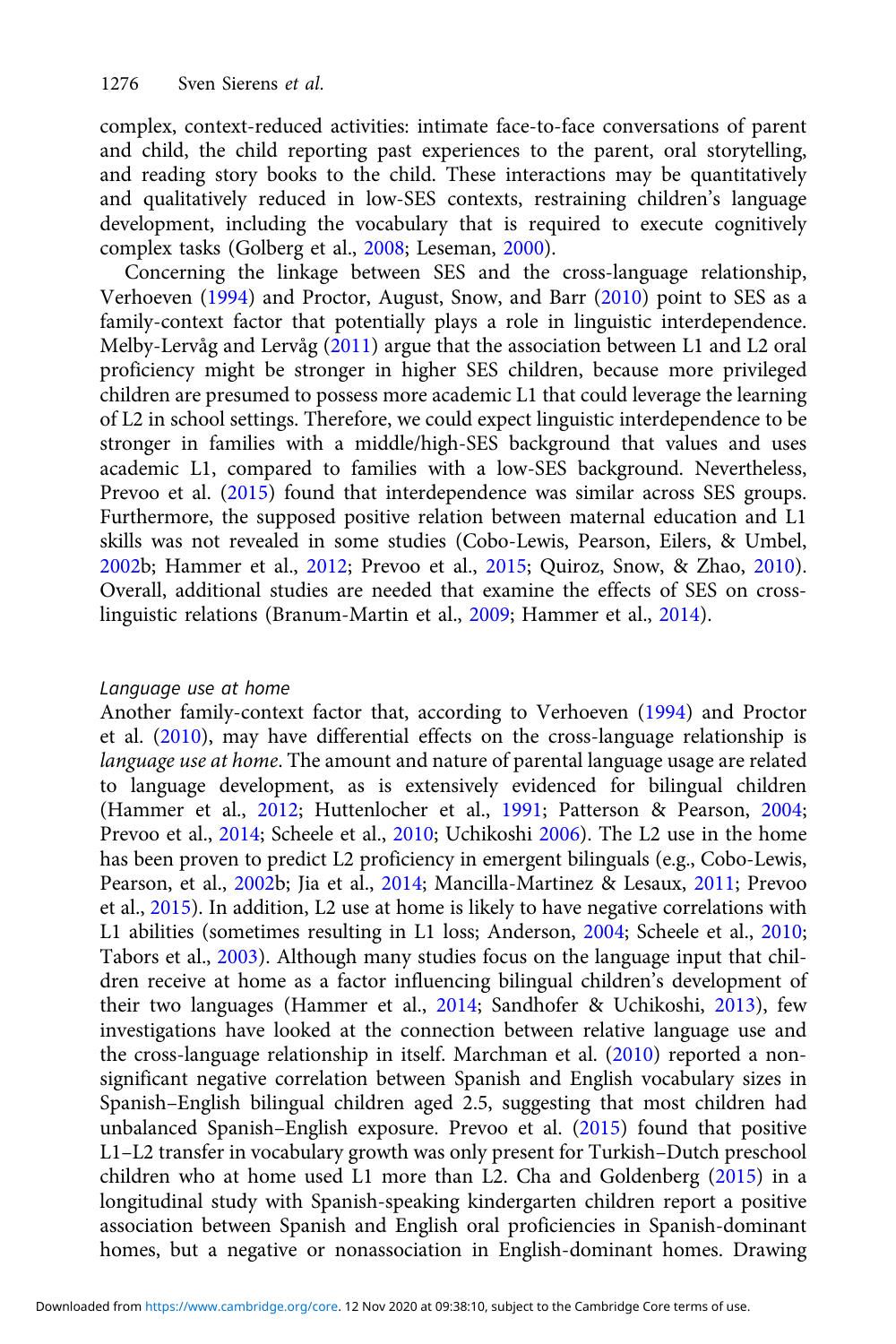on these studies, we hypothesize that high use of L2 at home weakens linguistic interdependence.

# Bilingual asymmetry

A postulate unifying some of the above hypotheses would be that the strength of linguistic interdependence is reduced as a result of bilingual asymmetry or high dominance in L1 or L2. Reich ([2005\)](#page-27-0) argued that linguistic interdependence does not occur if the language abilities are too differently developed, but is likely to emerge in case of abilities developed in parallel. Different development of abilities would be present in, respectively, NAISE children and children from homes showing high L2 use. The factors onset of schooling and high L2 use at home are thus conditions that augment bilingual asymmetry. In other words, linguistic input is a factor that enhances language dominance (Unsworth, [2015](#page-28-0)), which, in turns, reduces the cross-language relationship in strength.

# The present study

The question of the impact of potential factors on the cross-language relationship can benefit from further investigation. By presenting new data, the current study contributes to the discussion on the conditions under which the linguistic interdependence hypothesis would be valid. The factors examined in the present study are theoretically linked in that these relate to levels of vocabulary input and usage-based language resources. The underlying postulate is that variation in input and resources is associated with variation in the strength of L1–L2 interdependence. In addition, investigating a language pair without lexical overlap provides an interesting case, because it largely excludes the influence of cognate vocabulary (Gathercole, [2018](#page-25-0); Pham, [2016\)](#page-27-0).

Three research questions are addressed:

- 1. Does the size of receptive vocabulary in L1 predict the size of receptive vocabulary in L2?
- 2. Do the variables sex, age, preschool grade, onset of schooling in L2, maternal education level, and language use at home predict receptive vocabulary in L2?
- 3. Under what conditions does the relation between L1 vocabulary and L2 vocabulary vary?

For each research question, we outline correspondent hypotheses:

- 1. L1 vocabulary size positively predicts L2 vocabulary size.
- 2. The following variables predict L2 vocabulary size: sex (positive), age (positive), preschool grade (positive), delayed onset of schooling in L2 (negative), maternal education (positive), and L2 use at home (positive).
- 3. Given that the following variables significantly predict L2 vocabulary size, we predict variable moderator effects for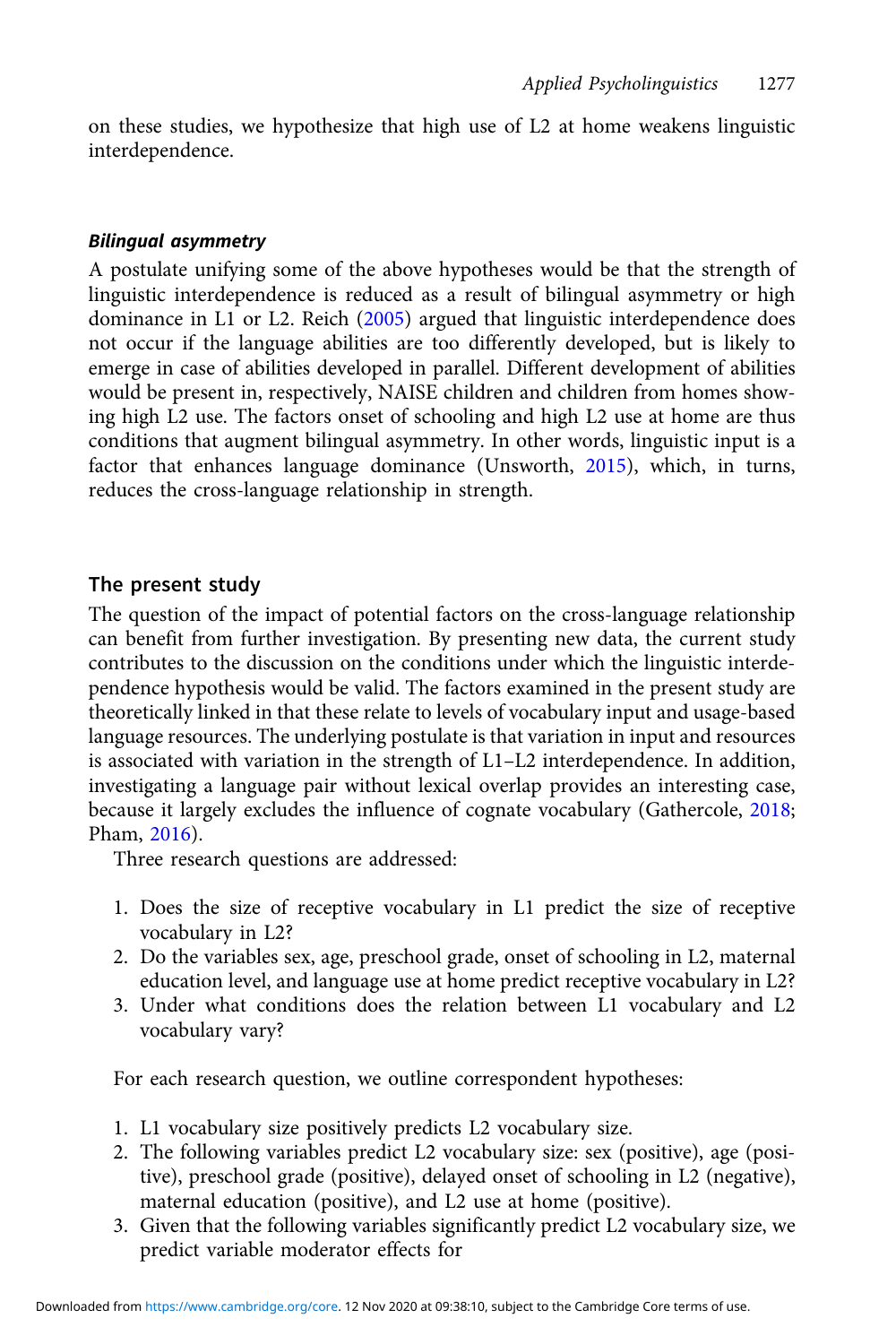- $\circ$  Age/preschool grade: The relation between L1 and L2 vocabularies is of equal strength between children of a lower age/preschool grade and children of a higher age/preschool grade;
- *Delayed onset of schooling in L2*: The relation between L1 and L2 vocabularies is weaker for NAISE children because of higher L1 dominance;
- Maternal education level: The relation between L1 and L2 vocabularies is stronger for children whose mothers have a higher education level; these children, who are growing up in a stimulating home environment, experience richer L1 interaction, and are more likely to use L1 as a basis for L2 learning; this hypothesis supposes a positive relation between maternal education and L1 vocabulary size;
- Language use at home: The relation between L1 and L2 vocabularies is weaker in children who use more L2 at home, because these children have more L2 usage-based resources available, and are less likely to rely on L1 in their L2 learning.

## Study setting

We examined a group of Turkish preschool children in Flanders, the Dutch-language part of Belgium, who were similar in socioeconomic and sociocultural terms. In Flanders, the educational achievement of low-SES immigrant-background students, including those of Turkish origin, remains behind that of their Flemish-origin, Dutch-speaking peers (Baert & Cockx, [2013](#page-24-0); OECD, [2010;](#page-27-0) Van Laere, Aesaert, & van Braak, [2014\)](#page-28-0). At present, people from Turkish background constitute the largest non-EU immigrant group in Flanders. The use of Turkish as the primary family and community language shows high vitality across generations (Altinkamis & Agirdag, [2014](#page-23-0)), creating multiple opportunities for Turkish children to learn and use their L1 in everyday contexts outside school. Most decision makers in Flemish education favor immersion in Dutch as a way of minimizing the presumed negative effects of the lack of Dutch use in immigrant-background families on L2 acquisition and school outcomes. A monolingual ideology prevailing in Flemish education and society underpins the central policy line of maximally expanding exposure to Dutch (Agirdag, [2010;](#page-23-0) Pulinx et al., [2017;](#page-27-0) Van Gorp & Moons, [2014\)](#page-28-0).

The present study was conducted in the midsize city of Ghent, which over the past six decades has gone through consecutive immigration influxes and is marked by growing levels of ethnolinguistic diversity. In 2011, 29.8% of the preschool population was estimated to be "non-Dutch speaking." Turkish households constitute the city's largest ethnic minority (approximately 9% of its population) and remain mostly concentrated in low-SES neighbourhoods (Verhaeghe, Van der Bracht, & Van de Putte, [2012](#page-28-0)).

To understand the educational context of the study, some basic information on Flemish preschool is necessary. Preschool is universal, free, and nonmandatory. It is fully incorporated in the elementary school system, mainstreaming all children irrespective of background. Preschool children, aged between 2.5 and 6 years, are usually placed in three grades according to age: Grade 1 (ages 2.5/3), Grade 2 (age 4), and Grade 3 (age 5). The official language of instruction in Flemish education is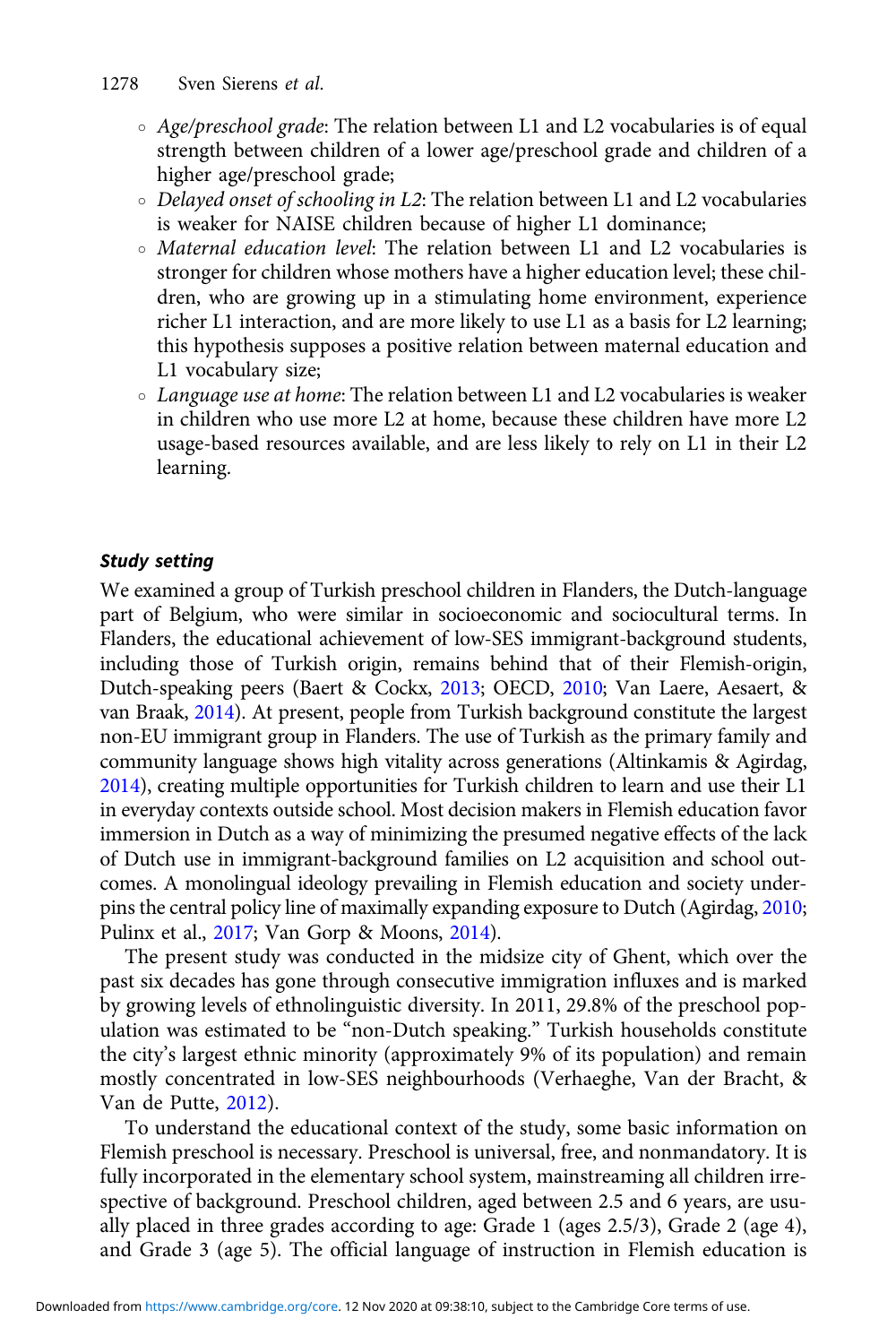Standard Dutch. Most preschool teachers are Dutch L1 speakers with variable proficiency in one or more prestige foreign languages. Participation of children in preschool is exceptionally high in comparison to other high-income countries. During the 2010–2011 schoolyear, 97.6% of all the 3-year-olds and 99% of all the 5-year-olds in Flanders were enrolled in preschool (FEC, [2012](#page-25-0)).

# Method

# **Participants**

The current study involved 154 Turkish children (80 boys/74 girls) recruited from seven schools showing +80% proportions of immigrant-background pupils with predominantly low-educated mothers and speaking other languages than Dutch (Turkish, Slovakian, Arabic, Bulgarian, Berber, French, Albanian, Somali, English, Farsi, Chechen, and Russian). The participants were part of a larger sample ( $N = 337$ ) that was pretested in a quasi-experimental study called "Home Language in Education," involving 10 schools (Slembrouck, Van Avermaet, & Van Gorp, [2018\)](#page-28-0). In four intervention schools, all children in second and third preschool grades were pretested; in six comparison schools, children from these grades were in general selected randomly. Among the participants, 142 (92.2%) were born in Belgium; the remaining children were born in Bulgaria (8), Turkey (3), and Denmark (1). All children were early sequentially bilingual: they learned L1 Turkish from birth and, subsequently, started to learn L2 Dutch in preschool. Turkish and Dutch are distinct language systems in terms of vocabulary, morphology, and syntax, making the sample homogeneous in terms of linguistic distance.

#### Measures

#### Vocabulary

Vocabulary is commonly measured using instruments that assess receptive and expressive vocabulary, and listening comprehension (Yang et al., [2017](#page-29-0)). In this study, receptive vocabulary in Dutch and Turkish was assessed using the Bilingual Concept Comprehension Test (BCCT), a 65-item subtest of the Diagnostic Test for Bilingual Development (Verhoeven, Narain, Extra, Konak, & Zerrouk, [1995](#page-28-0)). The BCCT measures receptive knowledge of *cognitive concepts* such as "all," "in," or "equal," which are considered linguistic features that are common to all languages and can be assumed to reflect some innate predispositions for perception and cognition (Verhoeven, [2007](#page-28-0)). The test covers comprehension of references to concepts in five categories: color (15 items), shape (15), quantity (15), space (10), and relations (10). The BCCT is designed as a picture-identification task. On each page, the children are presented three or four pictures and a stimulus sentence. They are instructed to choose the picture that visually depicts the orally presented sentence. The test items are identical in the two languages. The internal consistency between the five test categories was acceptable for Dutch (Cronbach's  $\alpha = .72$ ) and Turkish (Cronbach's  $\alpha = .71$ ).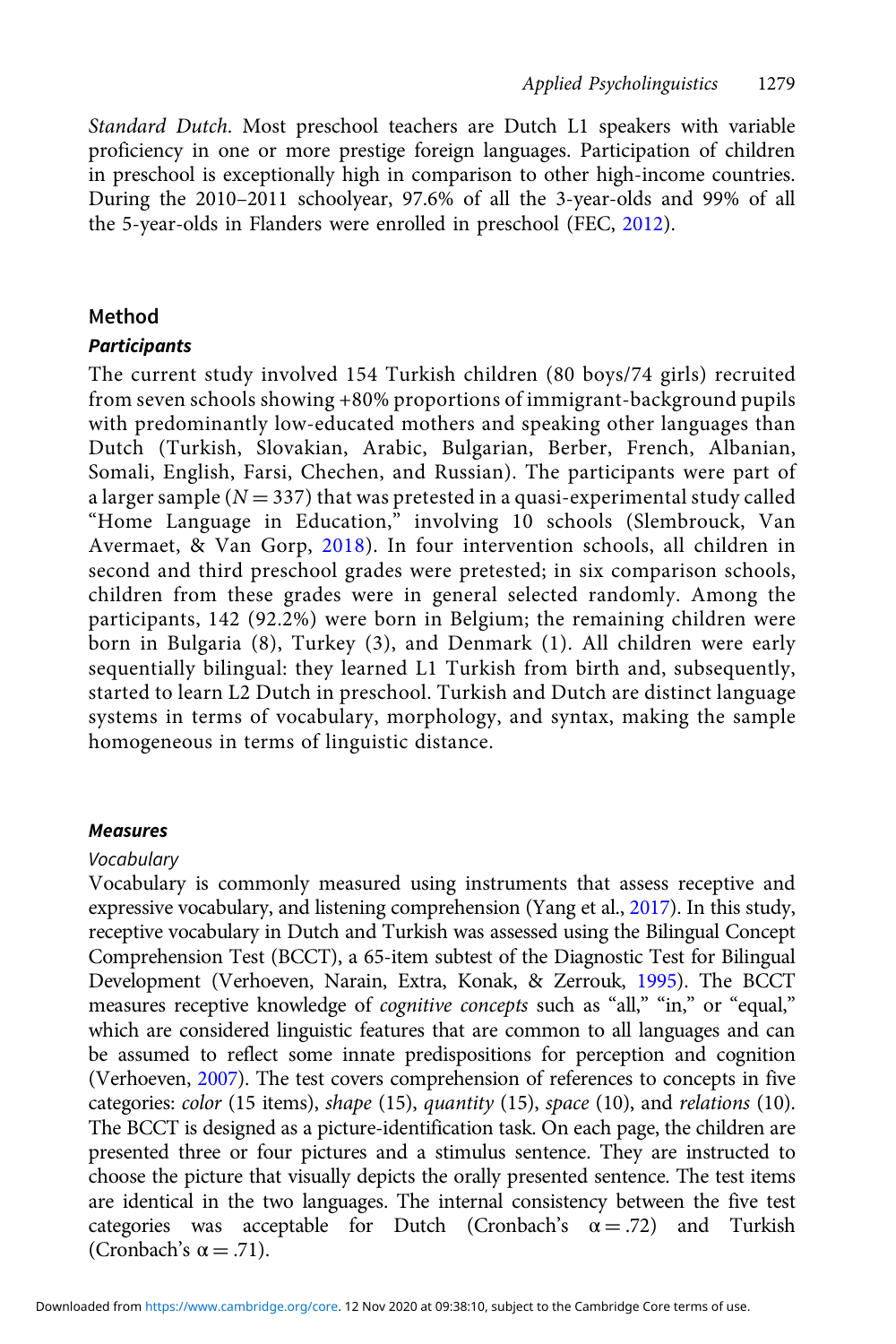1280 Sven Sierens et al.

#### Other measures

Covariates were entered in the multiple regression models. Hereunder, we describe the variables that were expected to predict the L2 outcome.

Sex. Sex is a binary control variable (coded as  $1 = female$ ).

Age. Age determined in months at the time of the Dutch parallel-test is a continuous variable.

Preschool grade (psg). PSG is a binary variable indicating PSG2 and PSG3.

Newly arrived immigrant school entrant (naise). NAISE is a binary predictor identifying children who were born abroad and entered preschool after PSG1 or PSG2. It is a proxy for delayed onset of schooling in L2.

Maternal education level (mel). The MEL dummy predictors are indicators of the sociolinguistic home environment. The source is an official indicator surveyed by the schools, distinguishing five levels:  $1 = primary$  *education not finished*;  $2 = pri$ mary; 3 = lower secondary; 4 = higher secondary; and  $5 =$  higher. We computed MEL first as a continuous variable, resulting in very low, nonsignificant betas. Instead, we computed three dummy variables: primary education; lower secondary education; and higher secondary or higher education; here, primary education not finished is the reference.

Language use at home (luh). LUH was operationalized in terms of relative language use. A continuous LUH predictor was constructed using two components. First, we relied on an official indicator, that is languages ("Dutch," "French," or "other language") spoken with the child by mother, father, and siblings. This represents data collected by the schools from the parents (using a standard form). Second, in order to identify the nonspecified "other languages" in the official data, we drew upon existing supplementary data collected by the schools. If information was missing, we asked teachers to ask the parents about the languages spoken at home. LUH was coded on a 3-point scale  $(0 = \text{mostly/all } L1; 1 = \text{more or less equal amount})$ of  $L1/D$ utch;  $2 = \text{mostly}/all \text{ Dutch}$  for mother, father, and siblings. Total scores (0–6) were calculated next.

# Procedure

The testing for this study was conducted near the beginning of schoolyear 2008– 2009. Two researchers and five test administrators, that is, two native-Turkish teachers and three higher education students (one being a Turkish–Dutch bilingual) were trained to administer the BCCT in a standardized way. Following the designers' instructions (Verhoeven et al., [1995](#page-28-0)), the testing language was not counterbalanced. The children were assessed individually in a quiet room at preschool, first in Turkish, and 2 to 4 weeks later in Dutch. Instructions were provided in the language of testing.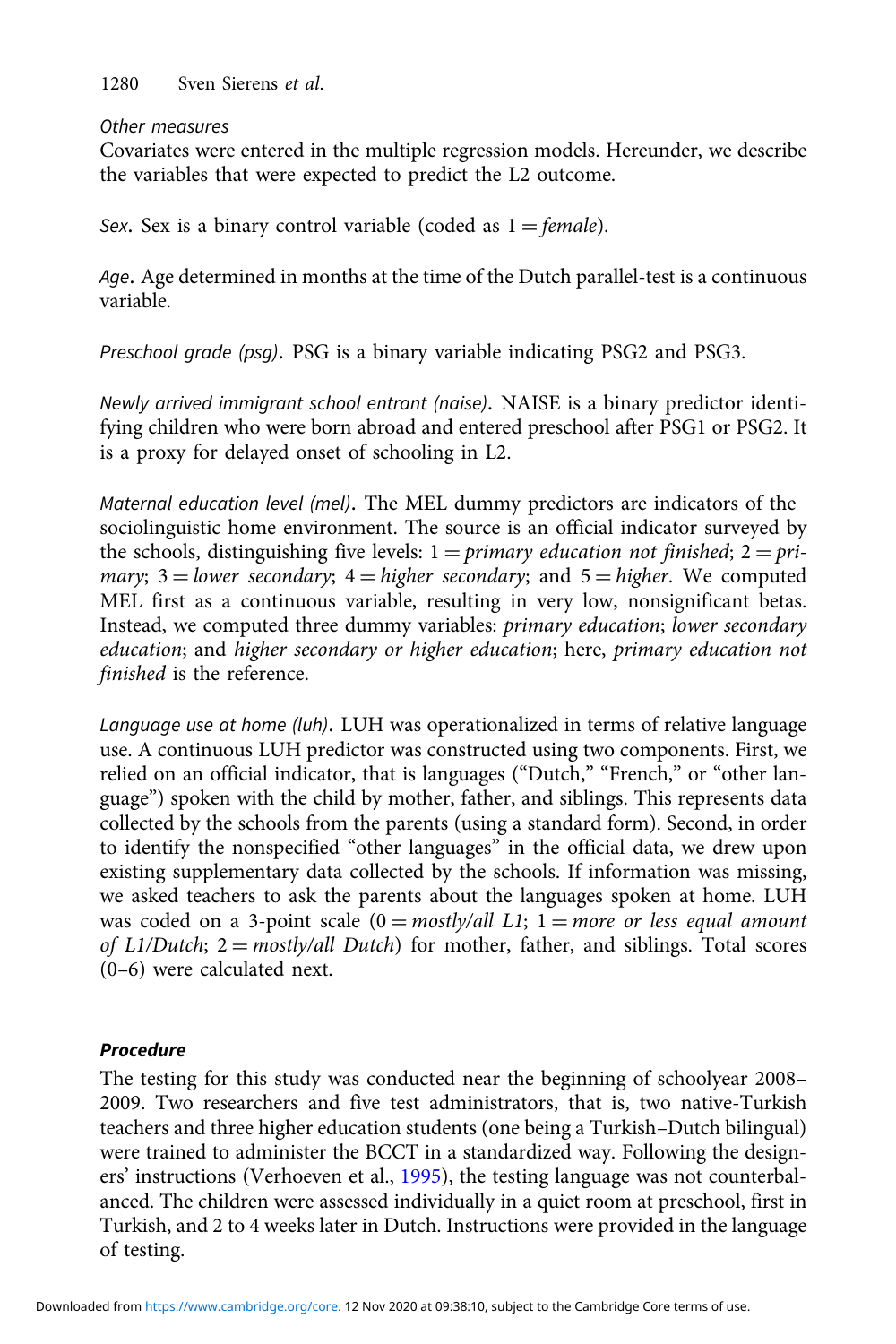#### Analyses

The sample was examined using a cross-sectional correlational design. There were no missing data. Ordinary least squares linear regressions were conducted in SPSS 24 with BCCT Dutch as the predicted variable. Regressions were performed with multiple predictors and, subsequently, interaction terms entered into the models. We used a .05 alpha level for the statistical tests except for the interaction terms, for which we used a less stringent .10 level. According to Moyé [\(2006](#page-26-0)), if the purpose of the research is to tease out expected interactions, the alpha level may be justifiably raised. As preschool participation rates in Flanders among Belgium-born immigrant children are very high from first PSG, we assumed that the participating children had experienced a relatively equivalent amount of L2 exposure during previous preschool years. Nonetheless, we aimed to attain more homogeneity in prior preschool attendance by excluding outliers: five Belgium-born children who were from the previous birth year due to repeating a PSG, and three children who obtained a zero score on the Dutch parallel-test (both are indicators of special needs or learning disabilities).

#### Research Question 1

This question addresses the cross-language relationship between receptive vocabularies. We performed simple regressions to estimate the bivariate relationship between Turkish and Dutch outcomes. Next, we conducted multiple regressions, entering the covariates simultaneously in the models. We did this for the entire sample (Table [1](#page-14-0): Models 1a and 1b) and the two PSG subsamples separately (Table [2](#page-15-0): Model 1a). Because of high multicollinearity, we decided to enter age and PSG in two distinct models.

#### Research Question 2

This question addresses the relations between the covariates other than the vocabulary measures in the multiple regressions.

#### Research Question 3

This question addresses the moderation effects of factors on the L1–L2 relation. The moderation model examines the conditions under which the  $X-Y$  relation varies, testing whether the prediction of a dependent variable, Y, from an independent variable, X, differs across levels of a third variable, Z. In a basic moderation model,  $Y = i_5 + \beta_1 X + \beta_2 Z + \beta_3 XZ + e_5$ , if  $\beta_3$  is statistically different from zero, then there is significant moderation of the X–Y relation in the data (Fairchild & MacKinnon, [2009](#page-25-0)). We estimated moderation by entering two-way interaction terms in the multiple regressions. Continuous predictors were standardized to reduce multicollinearity (Cohen, Cohen, West, & Aiken, [2003](#page-24-0)). We computed partial interaction terms between Turkish performance and covariates that significantly predicted the Dutch outcome in the prior multiple regressions (Table [1:](#page-14-0) Models 2a and 2b; Table [2](#page-15-0): Models 2c and 2d).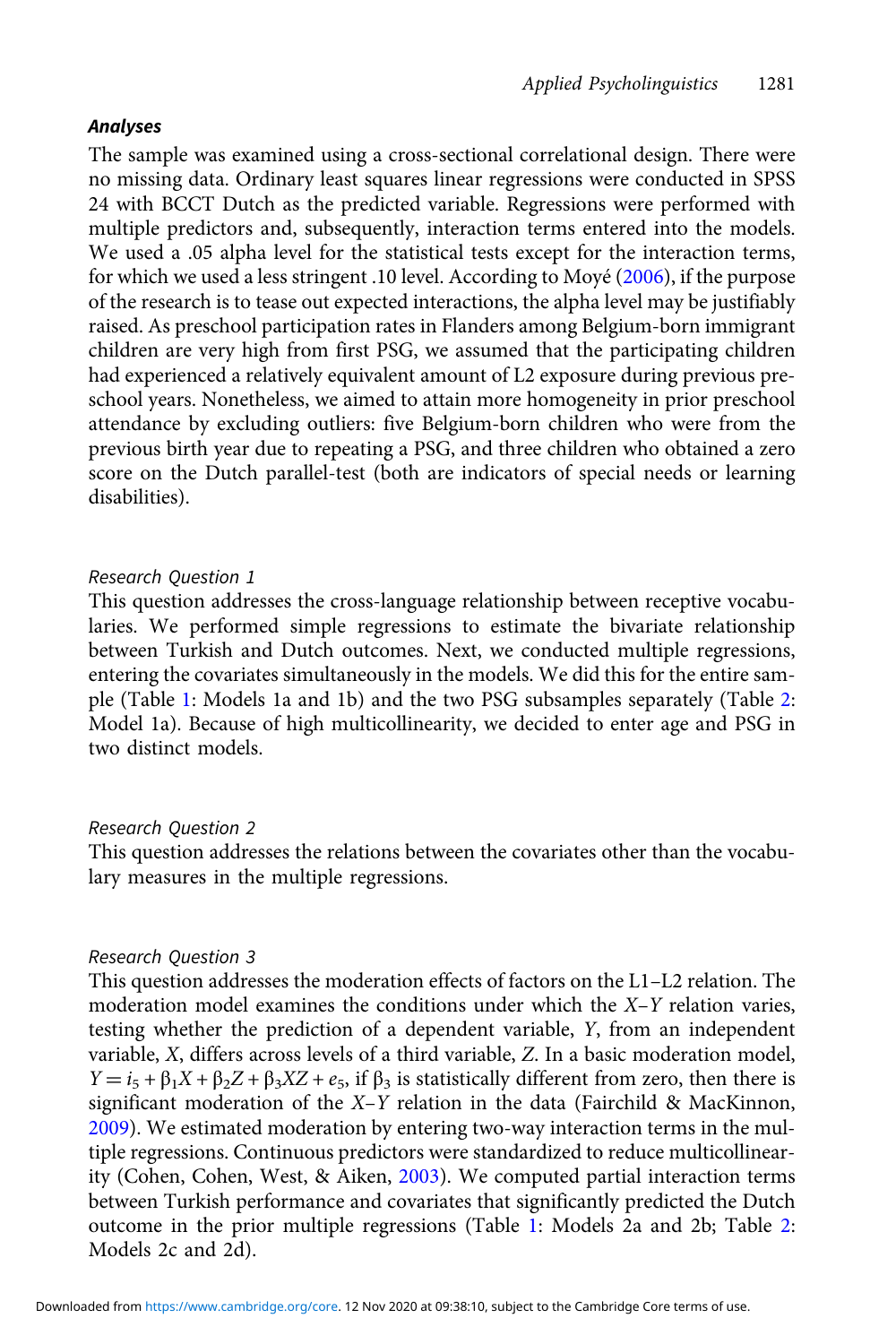| Variables<br>Total sample $(n = 154)$ |            |             |              |                | Preschool Grade 2<br>$(n = 86)$ |              | Preschool Grade 3<br>$(n = 68)$ |                |               |  |
|---------------------------------------|------------|-------------|--------------|----------------|---------------------------------|--------------|---------------------------------|----------------|---------------|--|
|                                       | M          | <b>SD</b>   | Min-Max      | M              | <b>SD</b>                       | Min-Max      | M                               | SD             | Min-Max       |  |
| <b>BCCT Turkish</b>                   | 33.89 7.89 |             | $14 - 56$    | 30.83 6.17     |                                 | $14 - 43$    | 37.76 8.17                      |                | $18 - 58$     |  |
| <b>BCCT Dutch</b>                     | 32.02 8.08 |             | $14 - 58$    | 28.48 6.17     |                                 | $14 - 43$    | 36.50 8.01                      |                | $19 - 56$     |  |
| Age (months)                          | 58.85      | 7.36        | 46.32-78.95  | 53.43          | 3.23                            | 46.32-59.37  | 65.82                           | 4.71           | 58.81-78.95   |  |
| LUH (cont.)                           |            | $0.71$ 1.32 | $0 - 6$      | 0.59           | 1.12                            | $0 - 6$      | 0.87                            | 1.525          | $0 - 6$       |  |
|                                       |            |             | Absolute     | $\frac{0}{0}$  |                                 | Absolute     | $\frac{0}{0}$                   | Absolute       | $\frac{0}{0}$ |  |
| Sex                                   |            |             | 74           | 48.1           |                                 | 40           | 46.5                            | 34             | 50.0          |  |
| <b>NAISE</b>                          |            |             | 10           | 6.5            |                                 | 3            | 3.5                             | $\overline{7}$ | 10.3          |  |
| <b>MEL</b>                            |            |             |              |                |                                 |              |                                 |                |               |  |
| Primary not finished                  |            |             | 30           | 19.5           |                                 | 13<br>15.1   |                                 | 17             | 25.0          |  |
| Primary                               |            | 47          | 30.5         | 27<br>31.4     |                                 |              | 20                              | 29.4           |               |  |
| Lower secondary                       |            | 47          | 30.5         | 32             |                                 | 37.2         | 15                              | 22.1           |               |  |
| Higher secondary                      |            | 29          | 18.8         | 13             |                                 | 15.1         | 16                              | 23.5           |               |  |
| Higher                                |            |             | $\mathbf{1}$ | 0.6            |                                 | $\mathbf{1}$ | 1.2                             | $\mathbf 0$    | 0.0           |  |
| LUH (cat.)                            |            |             |              |                |                                 |              |                                 |                |               |  |
| <b>Mostly Turkish</b>                 |            | 140         | 90.9         | 81             |                                 | 94.2         | 59                              | 86.8           |               |  |
| Equal Turkish-Dutch                   |            | 5           | 3.2          | $\overline{2}$ |                                 | 2.3          | 3                               | 4.4            |               |  |
| <b>Mostly Dutch</b>                   |            | 9           | 5.8          | 3              |                                 | 3.5          | 6                               | 8.8            |               |  |
| Language Dominance                    |            |             |              |                |                                 |              |                                 |                |               |  |
| Turkish-Dutch equal                   |            | 59          | 38.3         | 35             |                                 | 40.7         | 24                              | 35.3           |               |  |
| Turkish dominant                      |            | 50          | 32.5         | 30             |                                 | 35.0         | 20                              | 29.4           |               |  |
| Dutch dominant                        |            | 45          | 29.2         | 21             |                                 | 24.4         | 24                              | 35.3           |               |  |

<span id="page-14-0"></span>Table 1. Descriptive statistics: BCCT raw scores and covariates

Note: BCCT, Bilingual Concept Comprehension Test (maximum score = 65). LUH, language use at home. MEL, maternal education level. NAISE, newly arrived immigrant school entrant.

#### Results

#### **Descriptives**

The descriptives are presented in Table 1. The children's ages ranged between 3;10 and 6;7 years  $(M = 4;11, SD = 0;7)$ , attending PSG2  $(3;10 \text{ to } 4;11, M = 4;5,$  $SD = 0;3$ ) or PSG3 (4;10 to 6;7,  $M = 5;6$ ,  $SD = 0;5$ ). All participants used Turkish at home; 9 in 10 children used mostly Turkish; nearly 7 in 10 children (68.2%) used Turkish exclusively. In the bilingual Turkish–Dutch families, 42 children (27.3%) used Turkish as the primary language; 7 children (4.5%) used Dutch as the primary language. There were no participants whose Turkish use at home was so low that they could be considered Dutch monolingual. Notable is a 10% shift across the grades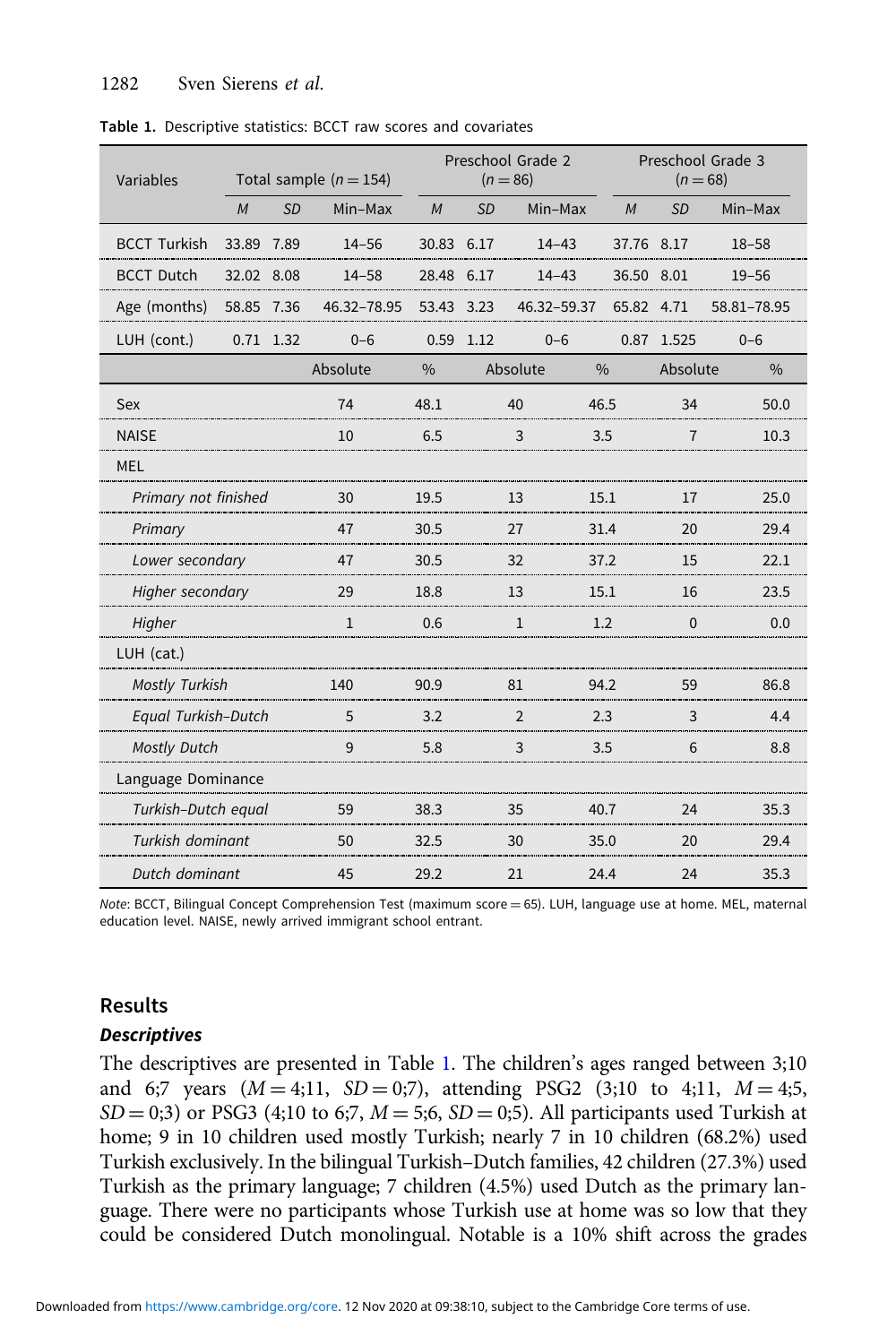|                                    | Model 1a         |           | Model 1b         |           | Model 2a          |           | Model 2b          |           |
|------------------------------------|------------------|-----------|------------------|-----------|-------------------|-----------|-------------------|-----------|
|                                    | $\beta$          | <b>SE</b> | $\beta$          | <b>SE</b> | $\beta$           | <b>SE</b> | $\beta$           | <b>SE</b> |
| Main associations                  |                  |           |                  |           |                   |           |                   |           |
| Intercept $(B)$                    | 2.465            | 4.21      | 16.28***         | 2.38      | 32.64***          | 1.26      | 31.48***          | 1.40      |
| <b>BCCT Turkish</b>                | $.42***$         | 0.07      | $.41***$         | 0.07      | $.425***$         | 1.225     | $.385*$           | 1.36      |
| Sex                                | .02              | 0.955     | .04              | 0.94      | .03               | 0.95      | .04               | 0.94      |
| Age                                | $.25***$         | 0.08      |                  |           | $.26***$          | 0.58      |                   |           |
| Preschool grade                    |                  |           | $.28***$         | 1.075     |                   |           | $.28***$          | 1.065     |
| <b>NAISE</b>                       | $-.23***$        | 2.11      | $-.17***$        | 1.94      | $-.23***$         | 2.14      | $-.17***$         | 1.98      |
| MEL primary                        | $-.21***$        | 1.39      | $-.18*$          | 1.38      | $-.19*$           | 1.40      | $-.16*$           | 1.39      |
| MEL lower secondary                | $-.19*$          | 1.45      | $-.15†$          | 1.44      | $-.19*$           | 1.45      | $-.15†$           | 1.45      |
| MEL higher secondary or<br>higher  | $-.01$           | 1.555     | .00              | 1.53      | $-.03$            | 1.59      | $-.02$            | 1.56      |
| LUH                                | $.30***$         | 0.38      | $.29***$         | 0.37      | $.31***$          | 0.49      | $.30***$          | 0.49      |
| Interactions BCCT Turkish $\times$ |                  |           |                  |           |                   |           |                   |           |
| Age                                |                  |           |                  |           | .06               | 0.545     |                   |           |
| Preschool Grade                    |                  |           |                  |           |                   |           | .06               | 1.10      |
| <b>NAISE</b>                       |                  |           |                  |           | -.13†             | 2.02      | $-.09$            | 1.78      |
| <b>MEL Primary</b>                 |                  |           |                  |           | .01               | 1.435     | .00               | 1.42      |
| MEL Lower Secondary                |                  |           |                  |           | $-.11$            | 1.57      | $-.11$            | 1.56      |
| MEL Higher Secondary or<br>Higher  |                  |           |                  |           | .13               | 1.57      | .11               | 1.53      |
| LUH                                |                  |           |                  |           | $-.04$            | 0.51      | $-.05$            | 0.51      |
| $R^2$                              | $.50***$         |           | $.52***$         |           | $.55***$          |           | $.555***$         |           |
| F                                  | $(8, 145)$ 18.37 |           | $(8, 145)$ 19.64 |           | $(14, 139)$ 11.92 |           | $(14, 139)$ 12.39 |           |

<span id="page-15-0"></span>Table 2. Linear regression models predicting Dutch vocabulary size: Standardized coefficients and standard errors ( $n = 154$ )

Note: BCCT, Bilingual Concept Comprehension Test. LUH, language use at home. MEL, maternal education level. NAISE, newly arrived immigrant school entrant.  $\dagger p < .10$ . \*p < .05. \*\*p < .01. \*\*\*p < .001.

toward Dutch dominance, while Turkish–Dutch equality and Turkish dominance each decreased 5%. Of the 10 NAISE children, 5 were Turkish dominant, 1 was Dutch dominant, and 4 were equally proficient. Noteworthy is also the low education level of the children's mothers in this sample: 19.5% had a diploma of higher secondary education, a low percentage compared to 83% for the entire female population in Flanders in the 25–49 age category (data for 2008 retrieved from statbel.fgov.be). Finally, we note that in PSG3, a higher number of children used more Dutch at home than the PSG2 children; however, the difference calculated through cross-tabulation was nonsignificant,  $\chi^2$  (1) = 2.53, p = .158.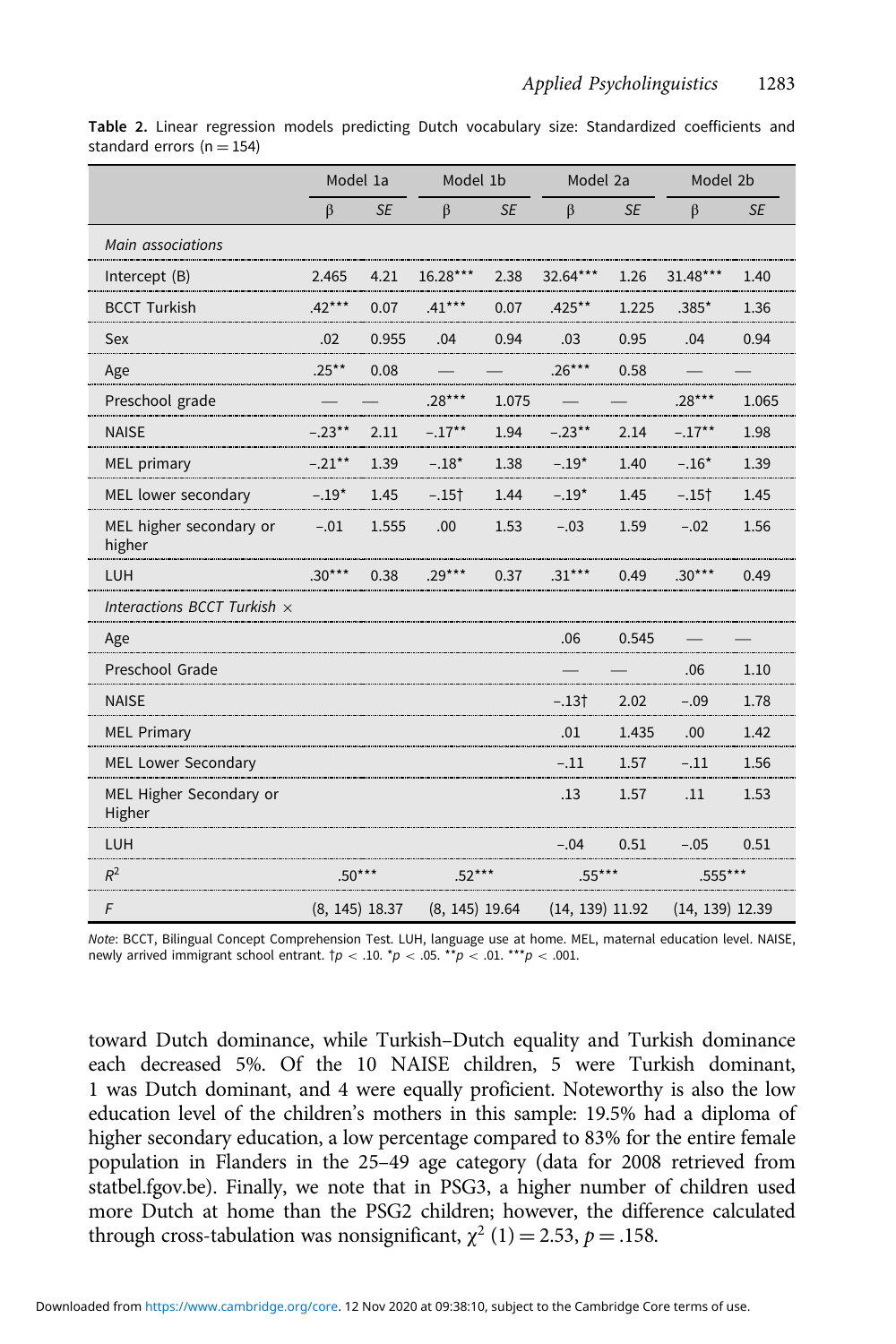|                                    |                | Preschool Grade 2 |          |                 |          | Preschool Grade 3 |          |                 |  |  |
|------------------------------------|----------------|-------------------|----------|-----------------|----------|-------------------|----------|-----------------|--|--|
|                                    |                | Model 1a          | Model 2c |                 | Model 1a |                   | Model 2d |                 |  |  |
|                                    | $\beta$        | <b>SE</b>         | $\beta$  | <b>SE</b>       | $\beta$  | <b>SE</b>         | $\beta$  | <b>SE</b>       |  |  |
| Main associations                  |                |                   |          |                 |          |                   |          |                 |  |  |
| Intercept $(B)$                    | 12.76          | 10.41             | 33.63*** | 2.38            | 23.89†   | 12.57             | 34.55*** | 2.18            |  |  |
| <b>BCCT Turkish</b>                | $34**$         | 0.10              | .31      | 2.08            | $.49***$ | 0.10              | $.55*$   | 1.70            |  |  |
| Sex                                | .08            | 1.25              | .075     | 1.255           | .02      | 1.50              | .05      | 1.52            |  |  |
| Age                                | .07            | 0.20              | .06      | 1.53            | $-.05$   | 0.20              | .01      | 1.52            |  |  |
| <b>NAISE</b>                       | $-.06$         | 3.40              | $-.06$   | 3.50            | $-.25*$  | 3.13              | $-.221$  | 3.255           |  |  |
| MEL primary                        | $-.37*$        | 1.92              | $-.28†$  | 2.12            | $-.09$   | 2.075             | $-.02$   | 2.25            |  |  |
| MEL lower secondary                | $-.28†$        | 1.925             | $-.34*$  | 2.08            | $-.13$   | 2.39              | $-.06$   | 2.52            |  |  |
| MEL higher secondary or<br>higher  | $-.19†$        | 2.18              | $-.17$   | 2.255           | .12      | 2.235             | .07      | 2.58            |  |  |
| LUH                                | $.38***$       | 0.57              | $.55***$ | 1.095           | $.30**$  | 0.53              | $.44***$ | 0.91            |  |  |
| Interactions BCCT Turkish $\times$ |                |                   |          |                 |          |                   |          |                 |  |  |
| <b>NAISE</b>                       |                |                   |          |                 |          |                   | $-.11$   | 2.28            |  |  |
| <b>MEL Primary</b>                 |                |                   | .19      | 2.48            |          |                   | $-.18$   | 2.06            |  |  |
| MEL Lower Secondary                |                |                   | $-.12$   | 2.46            |          |                   | $-.13$   | 2.46            |  |  |
| MEL Higher Secondary or<br>Higher  |                |                   | .03      | 2.84            |          |                   | .13      | 2.18            |  |  |
| LUH                                |                |                   | .21      | 0.99            |          |                   | $-.23†$  | 1.05            |  |  |
| $R^2$                              | $.29**$        |                   |          | $.34***$        |          | $.49***$          |          | $.56***$        |  |  |
| $\sqrt{F}$                         | $(8, 77)$ 3.92 |                   |          | $(12, 73)$ 3.18 |          | $(8, 59)$ 7.02    |          | $(13, 54)$ 5.38 |  |  |

<span id="page-16-0"></span>Table 3. Linear regression models predicting Dutch vocabulary size: Standardized coefficients and standard errors for preschool Grades 2 ( $n = 86$ ) and 3 ( $n = 68$ )

Note: BCCT, Bilingual Concept Comprehension Test. LUH, language use at home. MEL, maternal education level. NAISE, newly arrived immigrant school entrant.  $\uparrow p < .10$ .  $\uparrow p < .05$ .  $\uparrow \uparrow p < .01$ .  $\uparrow \uparrow \uparrow p < .001$ .

#### Research Question 1: Associations between vocabulary sizes

#### Total sample

The simple regression showed Turkish performance to be a significant strong positive predictor of the Dutch outcome,  $b = 0.57$ , t (152) = 8.21, p < .001. Turkish performance explained a significant proportion of variance in Dutch,  $R^2 = .31$ ,  $F(1,152) = 67.47$  $F(1,152) = 67.47$  $F(1,152) = 67.47$ ,  $p < .001$ . After entering the other covariates (Table 1: Model 1a), the relation between Turkish and Dutch performance became modest,  $b = 0.43$ ,  $t (145) = 6.16, p < .001$ . A similar result was noted in Model 1b,  $b = 0.42$ ,  $t(145) = 6.31, p < .001$ . Models 1a and 1b explained around half of the variance in the Dutch outcome, indicating a strong fit (Table [1:](#page-14-0) bottom rows, Model Summary statistics). Turkish performance showed unique variances of 17.6% (Model 1a) and 17.0% (Model 1b).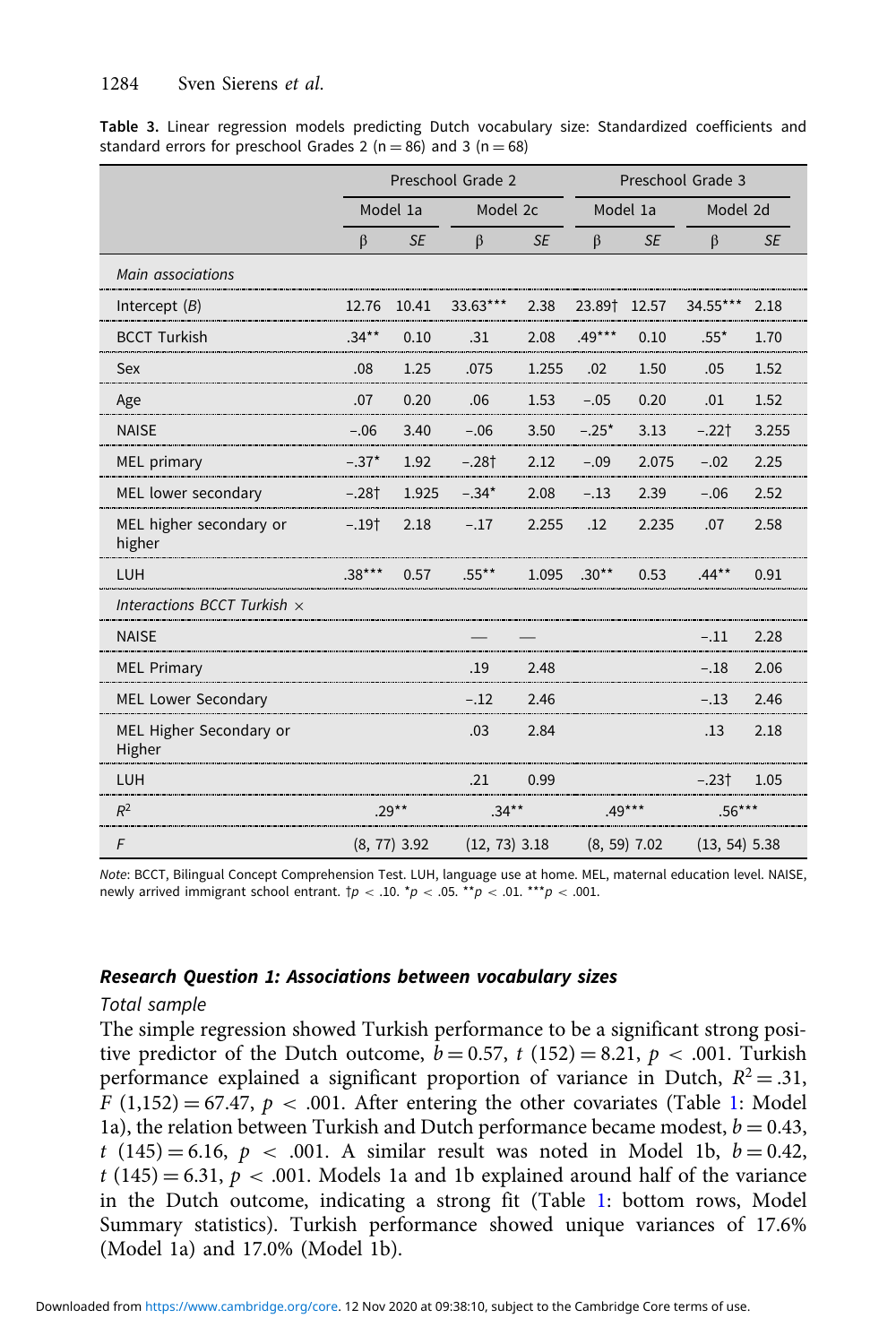The results of the analyses conducted for each PSG are presented in Table [2](#page-15-0). In PSG2, the positive relation between the Turkish and the Dutch outcomes was significantly modest in the simple regression,  $b = 0.29$ ,  $t(84) = 2.77$ ,  $p = .007$ ; it gained some strength after entering the other covariates in the regression,  $b = 0.34$ ,  $t$  (77) = 3.3[2](#page-15-0),  $p = .001$  (Table 2: Model 1a). At the PSG3 level, the positive relation between Turkish and Dutch outcomes was significantly strong in the simple regression,  $b = 0.53$ ,  $t (66) = 5.19$ ,  $p < .001$ , and remained practically so after entering the other covariates,  $b = 0.48$ ,  $t(59) = 4.92$  $t(59) = 4.92$ ,  $p < .001$  (Table 2: Model 1a). Model 1a had a relatively strong fit for PSG3, but a poorer fit for PSG2 (Table [2:](#page-15-0) Model Summary statistics). The poor model fit may result from omitted-variable bias, which occurs when a statistical model incorrectly leaves out one or more relevant variables (Cohen et al., [2003\)](#page-24-0). Variation in L2 exposure, which may be larger for children

#### Research Question 2: Main associations with other covariates

in PSG2, would better predict the variation in the Dutch outcome.

For the entire sample, we detected significant positive weak effects of age and PSG on the Dutch outcome (Table [1](#page-14-0): Models 1a and 2a). Age did not predict the Dutch outcome within each PSG (Table [2](#page-15-0): Models 1a and 2a). Sex did not significantly predict Dutch performance (Tables [2](#page-15-0) and [3\)](#page-16-0). We observed significant negative weak relations between NAISE status and Dutch performance (Table [1](#page-14-0): Models 1a and 2a). Furthermore, we found a significant positive weak relation with LUH. MEL primary and MEL lower secondary were both significant negative weak predictors; MEL higher secondary/higher yielded a zero beta-coefficient. Substituting PSG for age in Model 1b showed similar results to Model 1a for all other dummy variables (Table [1\)](#page-14-0). The results of the separate PSGs (Table [2](#page-15-0)) showed trends similar to the entire sample. Striking differences are at PSG2 level: the zero beta of NAISE and the negative, weak/moderate effects of the three MEL dummy predictors, although only MEL primary was significant at the .05 alpha level ( $p = .013$ ). All MEL predictors were nonsignificant in the PSG3 subsample.

#### Research Question 3: Interaction effects

#### Interaction Turkish Performance  $\times$  Age/PSG

The two estimated interaction terms were nonsignificant positive weak, age:  $p = .361$  $p = .361$ ; PSG:  $p = .522$  (Table 1: Models 2a and 2b).

#### Interaction Turkish Performance  $\times$  NAISE

The interaction term was negative and very weak yet significant at the .10 alpha level in the model including age (Table [1](#page-14-0), Model 2a:  $p = .082$ ); the main association between NAISE and the Dutch outcome was weak yet significant ( $p = .001$ ); the model including PSG revealed no significance (Model [2](#page-15-0)b:  $p = .183$ ). At PSG3 level (Table 2: Model 2d), the interaction term was negative very weak and nonsignificant  $(p=.348)$ . These results indicate a *buffering* moderator effect (Cohen et al., [2003\)](#page-24-0), albeit very weak and inconsistent across the models. In other words, the

#### PSG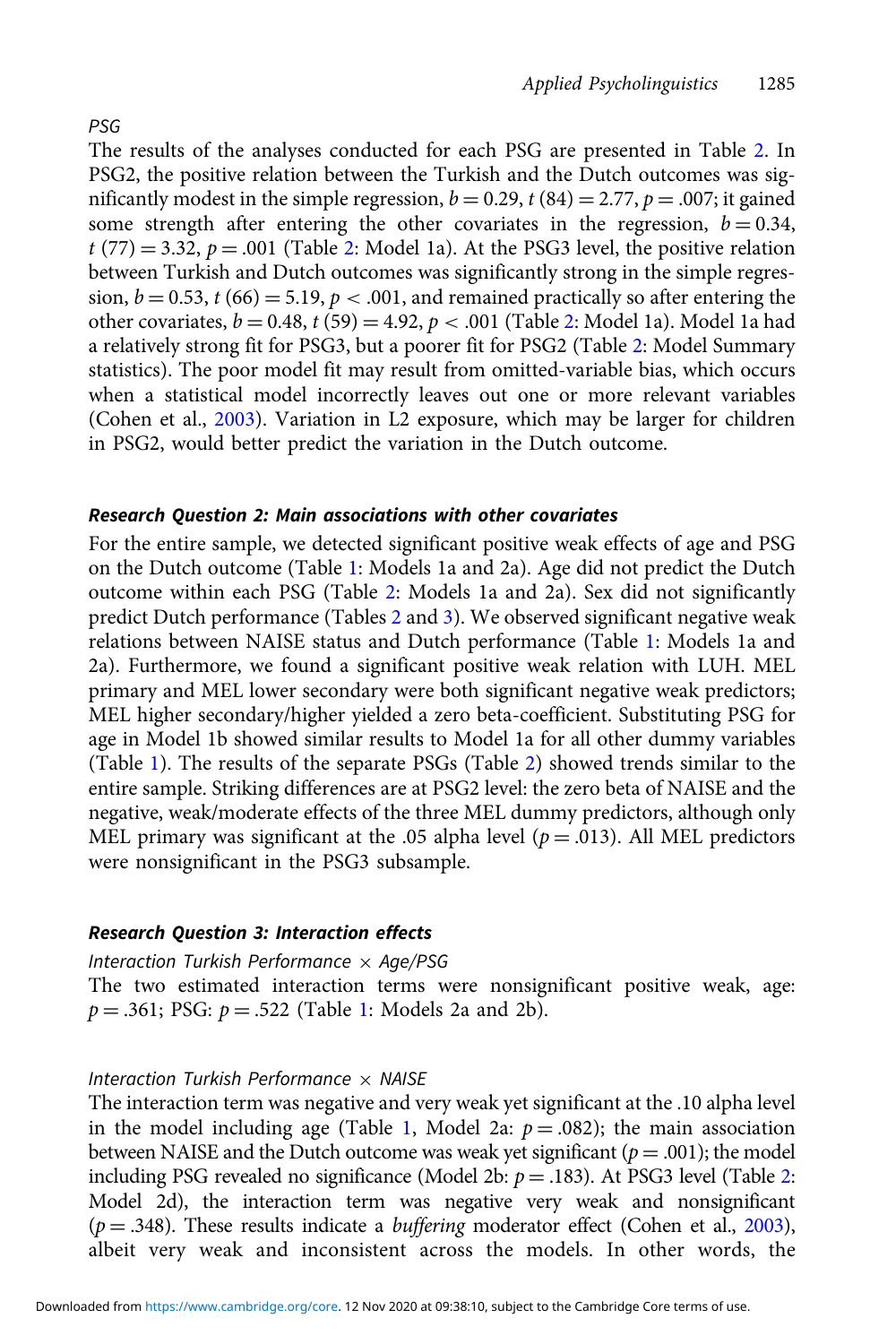NAISE status reduced somewhat the positive effect of Turkish performance on the Dutch outcome.

# Interaction Turkish Performance  $\times$  MEL

None of the interaction terms was significant in any of the models in Tables [2](#page-15-0) and [3](#page-16-0)  $(p > .10)$ . Main associations between MEL predictors and Turkish performance were nonsignificant (analysis is not shown here).

# Interaction Turkish Performance  $\times$  LUH

The interaction terms were negative very weak and nonsignificant in Models 2a and 2b (Table [1\)](#page-14-0). Models 2c and 2d with separate PSGs (Table [2\)](#page-15-0) showed a nonsignificant positive weak effect of LUH for PSG2 ( $p = .162$ ). For PSG3, the positive main association between LUH and the Dutch outcome ( $p = .002$ ) and the significant negative weak interaction term ( $p = .093$ ) together indicate an *antagonistic* moderator effect of LUH on the L1–L2 relationship (Cohen et al., [2003](#page-24-0)). This means that LUH reverses the effect of Turkish performance on the Dutch outcome.

# **Discussion**

The purpose of this investigation has been to address the potential influence of internal and contextual factors on the interdependence of receptive vocabulary skills in a sample of Turkish–Dutch emergent bilingual children attending Flemish preschool. A cross-sectional regression model was designed to examine the crosslanguage relationship, and the interaction effects of L1 performance and various factors on the L2 outcome.

# Linguistic interdependence

A first salient finding emerging from this study is that in the area of cognitive concept comprehension, a higher level of vocabulary size in L1 Turkish predicted a higher level of vocabulary size in L2 Dutch, controlling for other variables. This result bears out our hypothesis. Hence, our study provides support for linguistic interdependence regarding oral language, particularly receptive vocabulary. Of note, we observed modest to strong levels of linguistic interdependence, notwithstanding the average low level of maternal education and the absence of formal preschool education in L1. Admittedly, this finding is neither novel nor surprising, replicating results of past studies reporting positive L1–L2 correlations between receptive vocabulary skills in preschool-age Turkish-speaking children in the Netherlands (Leseman, [2000;](#page-26-0) Prevoo et al., [2015](#page-27-0); Scheele et al., [2010;](#page-28-0) Verhoeven, [2007\)](#page-28-0) and Spanish-speaking children in the United States (Atwill et al., [2007](#page-24-0); Branum-Martin et al., [2009](#page-24-0); Farver et al., [2013;](#page-25-0) Solari et al., [2014\)](#page-28-0).

This finding suggests that at these early stages of language learning emergent bilingual children develop oral academic language skills in both L1 and L2 to relatively equal proficiency levels. What is more, bilingual preschool children are able to develop receptive academic skills in L1 in the absence of school tasks that require such language skills (Kang, [2013\)](#page-26-0). The L1 development arises from high levels of L1 input,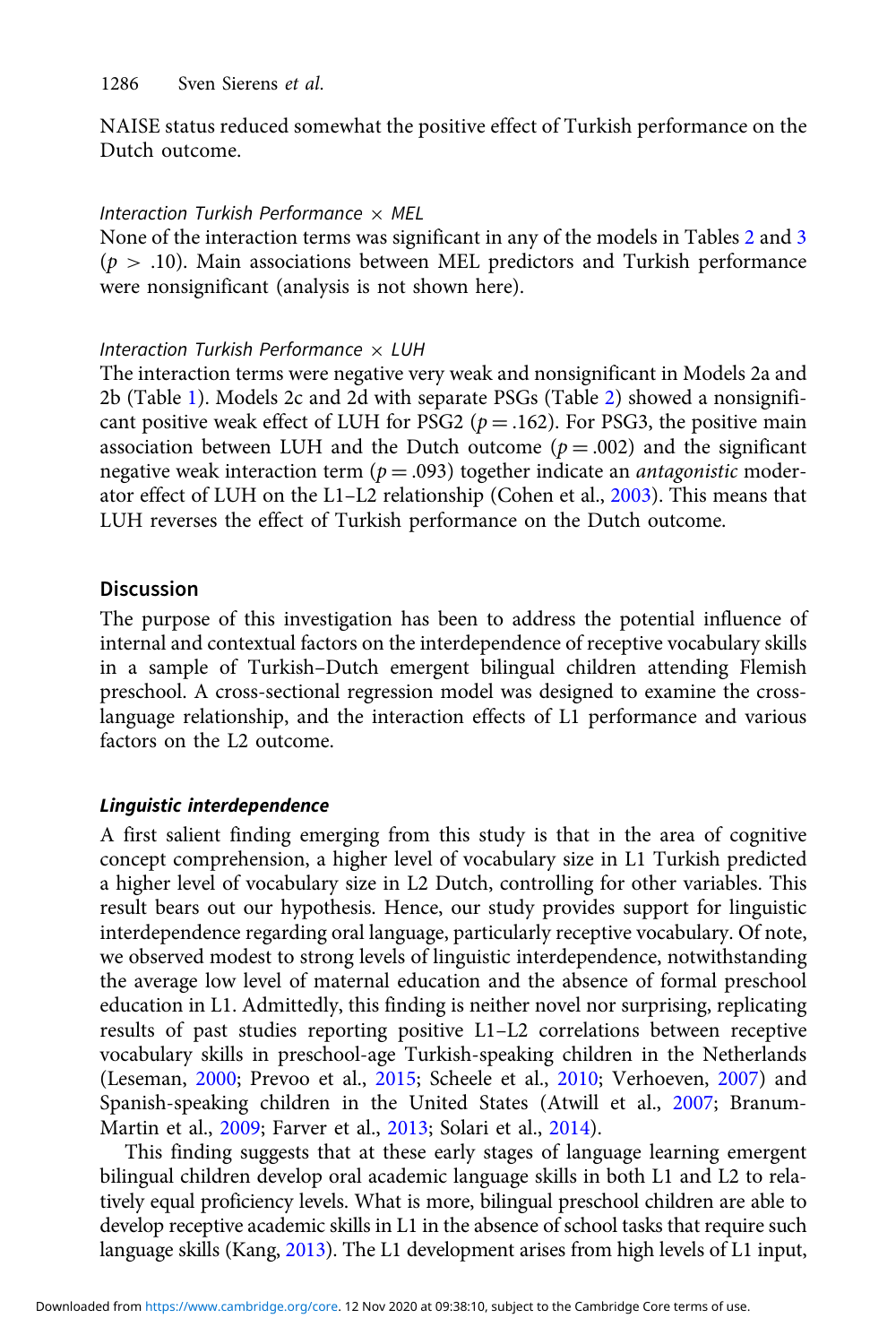which can be attributed to the continued usage across generations of the native language within Turkish families in Flanders (Altinkamis & Agirdag, [2014](#page-23-0)). Such L1 vitality may counteract the strong societal pressure on immigrant families and children to shift to the L2 as early as possible. Only future research will tell whether this in the long run can attenuate the negative effects of subtractive bilingualism on language minority children, such as L1 loss and higher risk of educational failure (Kan & Kohnert, [2005;](#page-26-0) Leseman, [2000](#page-26-0); Tabors et al., [2003](#page-28-0), Wong Fillmore, [1991\)](#page-29-0).

#### Age/preschool grade

As hypothesized, age and PSG significantly predicted L2 vocabulary size. The absence of significant age effects within each PSG suggests that the age effect on the entire sample can be interpreted as a grade effect. Thus, a significant part of the variation in the L2 outcome was attributable to grade rather than age.

Furthermore, we found that there was no significant difference in the magnitude of the cross-language relation between PSG2 and PSG3 children. In other words, the interdependence of vocabulary knowledge did not depend on grade. These findings corroborate our hypothesis, but are unlike those from longitudinal studies, which reported that positive cross-language correlations between vocabulary skills in emergent bilingual children became smaller or dropped with increasing age or grade (Leseman, [2000;](#page-26-0) Solari et al., [2014;](#page-28-0) Verhoeven, [2007;](#page-28-0) see also Branum-Martin et al., [2009](#page-24-0)). Our finding accords with Prevoo et al. ([2015](#page-27-0)), who found no age trend over a 2-year period in the interdependence of vocabulary growth in Turkish–Dutch preschool children. In addition, our finding does not affirm the weakening of interdependence with increasing age predicted by the RHM framework (Kroll & Stewart, [1994](#page-26-0); Yang et al., [2017\)](#page-29-0). It is likely that the age bracket of only a few years in our study was too small to detect any distinct age/grade trend. Moreover, it is conceivable that interdependence persists at some level in preschool-aged children and only decreases at higher ages (but for opposite findings: Gathercole et al., [2013](#page-25-0); Reich, [2005\)](#page-27-0).

#### Delayed onset of schooling in L2

The relation between L1 and L2 vocabulary was reduced in NAISE children, affirming our hypothesis. Yet this was only significant in the regression model including age. In interpreting this result, caution is necessary, because of the low amount of NAISE children in our sample and the nonsignificant estimate that appeared in the alternative model with PSG. Taking this into account, the result might be explained within the framework of MacWhinney's [\(2005](#page-26-0)) competition model, which proposes that language development is driven by input. This would mean that NAISE children make more errors in L2 word comprehension by more frequently applying relevant L1 input cues to L2 words for which these cues are not valid, resulting in more negative transfer effects (Peña & Kester,  $2004$ ). Another explanation may lie in the relation between interdependence and L2 proficiency. In the instance of NAISE children, this means that a lower level of L2 vocabulary would have a weakening effect on interdependence. This could be examined by relating language proficiency levels to the L1–L2 association and interpreting the results within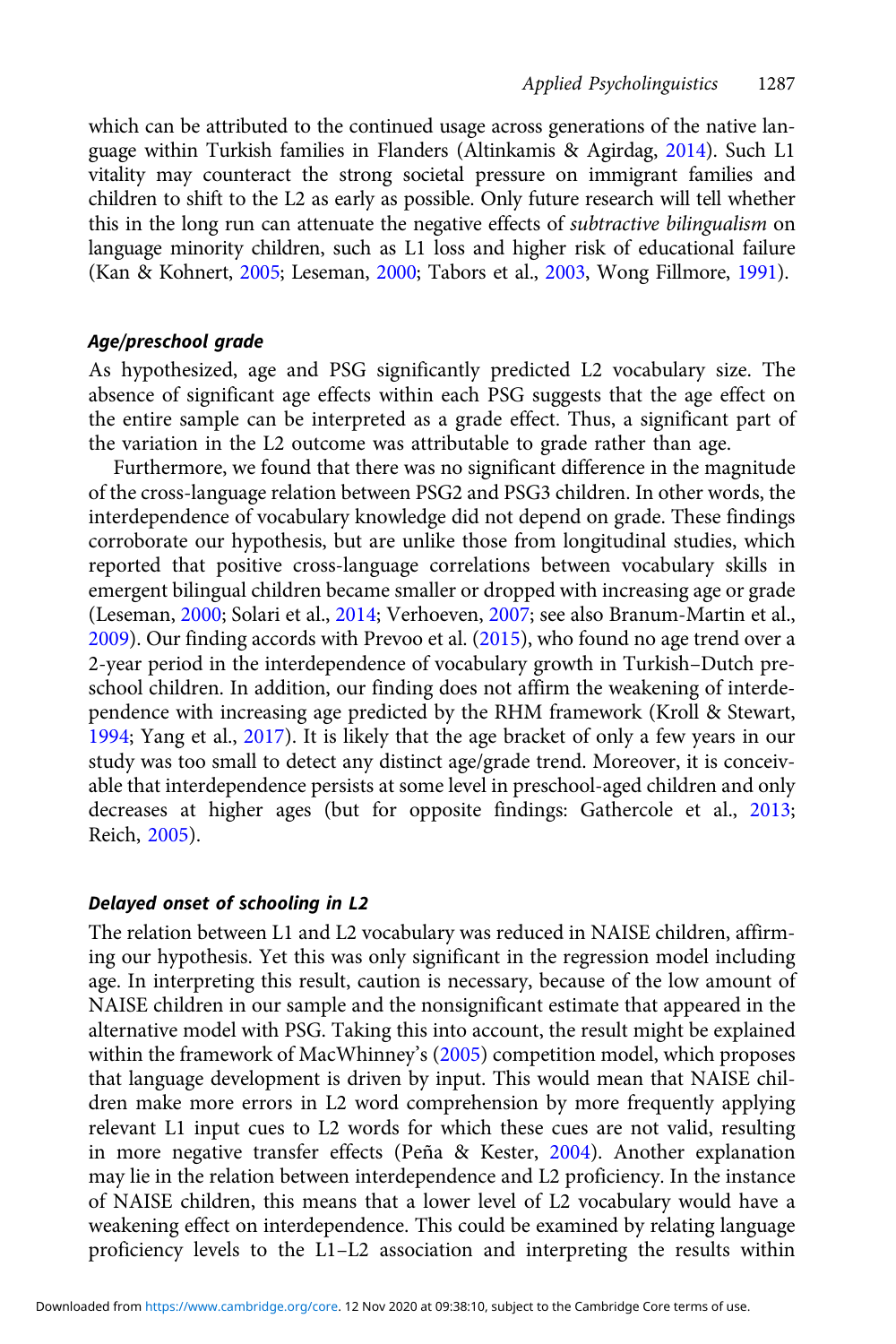the framework of linguistic "threshold" hypotheses, which assume a relationship between interdependence and language proficiency levels in L1 and/or L2 (Cummins, [1976;](#page-24-0) Skutnabb-Kangas & Toukomaa, 1976, as cited in Verhoeven, [1994\)](#page-28-0). However, the examination of this hypothesis falls outside the scope of this study (but see, e.g., Ardasheva, Tretter, & Kinney, [2012](#page-24-0); Cha & Goldenberg, [2015;](#page-24-0) Pham et al., [2018\)](#page-27-0).

# Maternal education

In contrast to the predicted positive association, significant negative associations were observed between maternal primary and lower secondary levels on the one hand and L2 vocabulary on the other (the association with higher secondary/higher was nonsignificant). These results contradict the consistent evidence of a positive connection between SES and L2 proficiency in bilingual learners (e.g., Bohman et al., [2010](#page-24-0); Cobo-Lewis, Pearson, et al., [2002a](#page-24-0); Golberg et al., [2008](#page-25-0); Oller et al., [2007\)](#page-27-0). Furthermore, our analysis revealed that the partly negative effects of MEL on L2 vocabulary can be attributed exclusively to the PSG2 subsample (the PSG3 estimates were nonsignificant). The absence of significant relations between MEL and Turkish performance (analysis is not shown) corresponds with extant research findings (Cobo-Lewis, Pearson, et al., [2002](#page-24-0)b; Hammer et al., [2012;](#page-26-0) Prevoo et al., [2015;](#page-27-0) Quiroz et al., [2010\)](#page-24-0).

These negative associations are counterintuitive, not to say puzzling, and pose quite a few difficulties for interpretation. The interpretation we will propose here is merely tentative. Given that our data show a significant yet weak positive correlation between MEL and LUH (analysis not shown here), it may be that higher Dutch input actually had a negative impact on the Dutch outcome. The reason for this would be that mothers with primary or lower secondary degrees drew upon insufficiently developed Dutch language skills in communicating with the child. It is in this group of mothers in particular, which was well represented in our sample (almost one in three mothers), that half of the participants were from families where mostly Turkish and some Dutch was spoken. Presumably, low Dutch input involved low quality of interactions in L2, which resulted in relatively "weak" cognitive input to the child. The data suggest that especially the younger children (PSG2) would be prone to this condition. Nevertheless, it is also possible that certain mothers who were schooled in Turkish in the country of origin and immigrated to Belgium as an adult had acquired limited skills in Dutch, which they used occasionally with their children, thus exposing them to low-quality Dutch input. We infer from this that the language in which the mother has been schooled and the academic language proficiency level may be mediating factors affecting the relation between quality of L2 input and L2 proficiency. Regrettably, the official data on education level employed in this study do not contain information on the country/countries where mothers were schooled. Such data may also help shed light on the nonsignificant relations between MEL and L1 vocabulary. This absence of data prevented us from teasing out the intricate interconnection of parental education, language of schooling, language proficiency, and parent–child language interactions. Further investigation with more detailed sociolinguistic data (Hammer et al., [2012\)](#page-26-0) would be needed to verify this interpretation.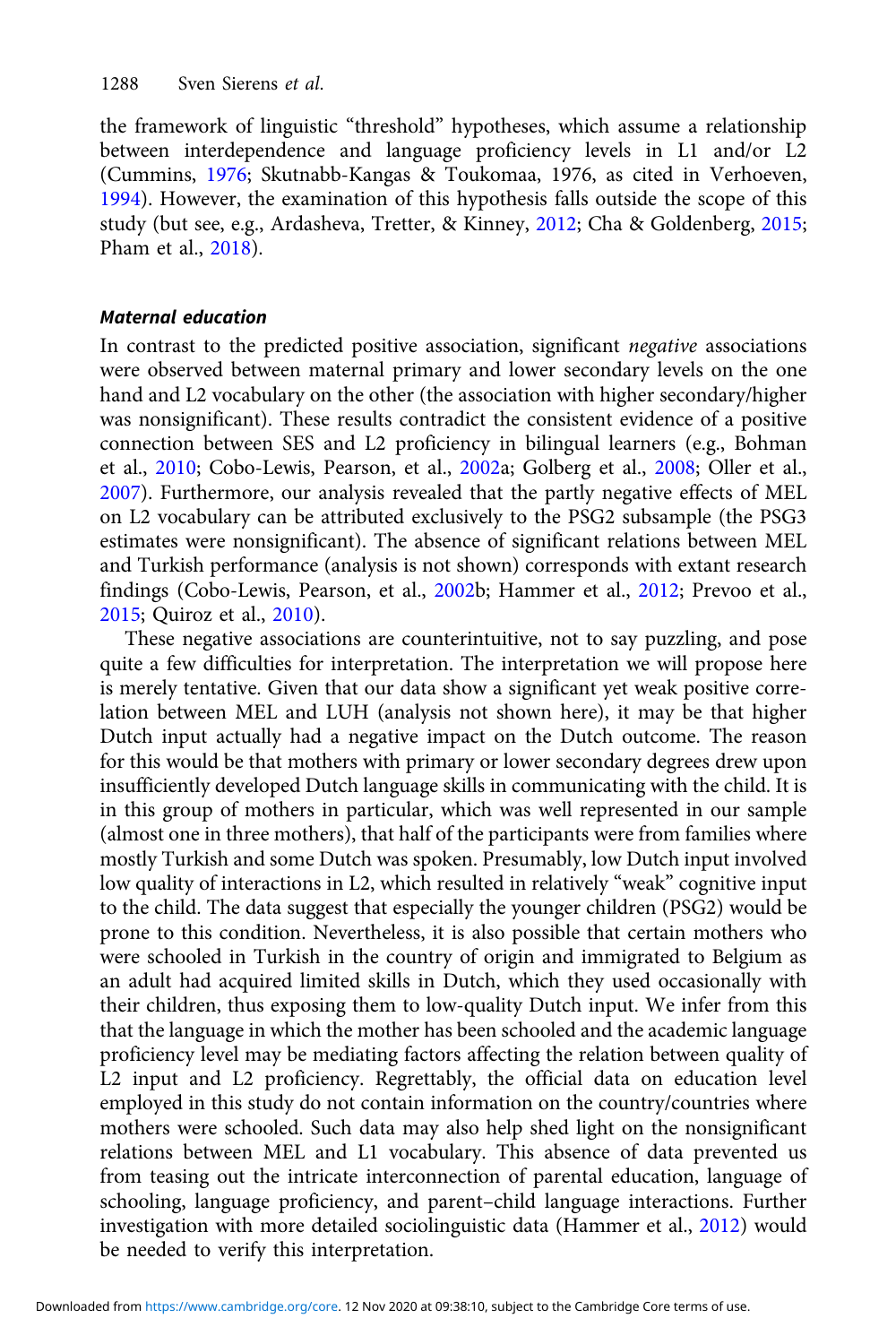Another interesting result of our study is the lack of significant linguistic interdependence effects across maternal education levels. This result is consistent with Prevoo et al.'s [\(2015](#page-27-0)) finding that SES did not moderate interdependence in vocabulary growth. Hence, our study does not confirm the hypothesis advanced by Verhoeven [\(1994](#page-28-0)) and Proctor et al. [\(2010\)](#page-27-0), among others, that SES context would play a role in linguistic interdependence, at least not in relation to receptive vocabulary in emergent bilingual children. The lack of interdependence can be explained, evidently, by the absence of significant relations between the MEL covariates and L1 performance (Cobo-Lewis, Pearson, et al., [2002b](#page-24-0); Hammer et al., [2012;](#page-26-0) Prevoo et al., [2015](#page-27-0); Quiroz et al., [2010\)](#page-27-0), or, conceivably, the absence of academic L1 input in a context of formal instruction (Branum-Martin et al., [2009](#page-24-0); Cárdenas-Hagan et al., [2007;](#page-24-0) Goodrich et al., [2013](#page-25-0); Tabors et al., [2003](#page-28-0)).

# Language use at home

The results for the LUH predictors need to be interpreted with caution due to the small subsample of Turkish children using Dutch at home. We found that higher use of Dutch at home positively predicted children's Dutch outcome. This result is consistent with our hypothesis and with studies on Spanish–English bilingual preschool children in the United States (Mancilla-Martinez & Lesaux, [2011](#page-26-0); Oller & Eilers, [2002\)](#page-27-0). Furthermore, no significant negative impact was observed of higher use of Dutch at home on children's Turkish performance (analysis not shown here), which parallels findings from investigations with Spanish–English preschool children (Hammer, Davison, Lawrence, & Miccio, [2009;](#page-26-0) Mancilla-Martinez & Lesaux, [2011\)](#page-26-0). However, a significant weak negative correlation between LUH and Turkish performance was revealed for PSG2, indicating that L2 use at home negatively impacted L1 vocabulary knowledge in the younger children.

The observed significant antagonistic effect of high use of Dutch at home on the relation between Turkish and Dutch outcomes in PSG3 children replicates the (inverse) positive moderator effect found in previous studies of high L1 use on the relation between L1 and L2 vocabulary (Cha & Goldenberg, [2015](#page-24-0); Marchman et al., [2010](#page-26-0); Prevoo et al., [2015\)](#page-27-0). At the same time, the LUH variables did not significantly predict Turkish performance. This can be explained by an increased amount of competition occurring between L1 and L2 vocabulary development (Goodrich et al., [2016](#page-25-0); Hammer et al., [2012;](#page-26-0) Ordóñez et al., [2002\)](#page-27-0). That is, the effort that young bilingual preschool children have to invest in learning L2 vocabulary is partly invested at the expense of their L1 vocabulary and vice versa (Scheele et al., [2010\)](#page-28-0).

We should note that the variable of dominant/exclusive use of Turkish was represented by roughly 90% of the children, demonstrating a lack of variation in our sample. Within the subgroup of high users of Turkish at home, there may be variation in the quality of L1 interactions. However, this aspect remained hidden in this study, also because none of the MEL variables was able to predict significantly L1 vocabulary, disclaiming our expectation that MEL would be a proxy for the level of L1 interactions at home.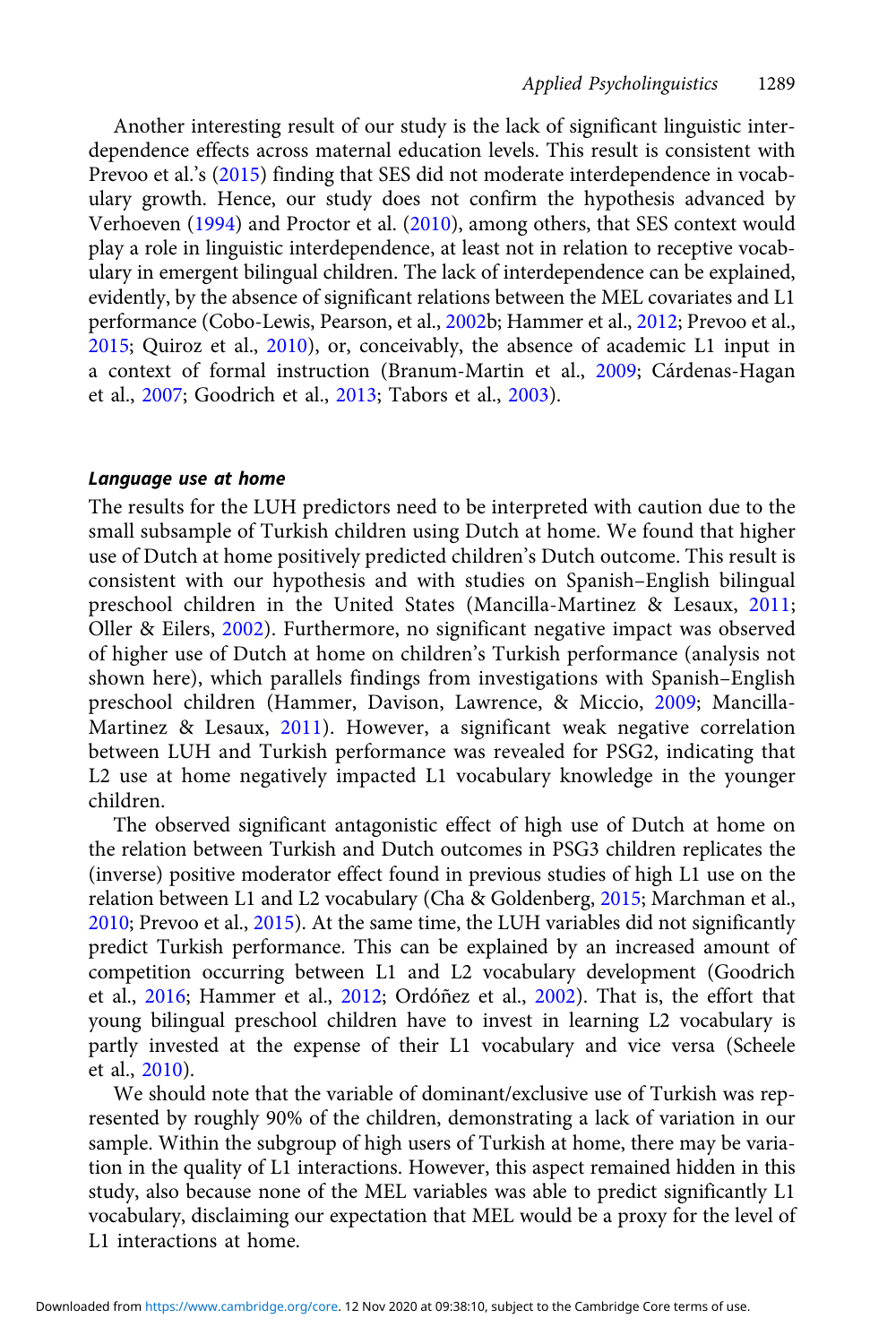### Language dominance

In the end, we did not examine the moderation effect of language dominance on linguistic interdependence. The reason for this was that no independent measure was available in our data to assess language dominance. The vocabulary measures could not be used to assess language dominance by means of the regression model used because this would lead to circular statistical analysis. More specifically, the L2 outcome, being the dependent variable, would codetermine the relative proficiency of L1 and L2, being an independent variable.

# Revisiting linguistic interdependence

On the basis of the results of this study, we can say something about the validity of the CUP (Cummins, [1979\)](#page-25-0) versus the ID model (Castilla et al., [2009](#page-24-0)). Our data revealed that interdependence in the examined sample of children was weakly dependent on language use at home and onset of schooling, yet not dependent on age, grade, and maternal education. Overall, our evidence provides no indications for a strong influence of the examined internal and contextual factors on linguistic interdependence. Particularly, the equality of interdependence correlations within the age/grade range of the children in our study seems to suggest that there is a relatively stable system underlying language development in emergent bilinguals. This indicates relative independence of cross-language interactions on specific language experiences of a developmental nature, including contextual language support. This suggests that fundamental underlying cognitive abilities are at work, such as those abilities that specifically determine language learning, being more in line with the ID interpretation of interdependence.

# Limitations

We note various limitations to this study. First, the moderating effects of type of skills, linguistic distance, and instructional context were not examined. Second, the quantity and quality of the L2 input in the children's prior preschool career could not be measured, nor the general amount of prior preschool attendance as a proxy for the size of the L2 input. Third, we used only a single construct of vocabulary knowledge, which can be a threat to construct validity. Fourth, we did not assess general cognitive abilities (nonverbal intelligence or working memory) to control for their effect on children's language performance. Fifth, due to the applied cross-sectional method, the cross-grade and cross-age comparisons cannot be interpreted as developmental data. Sixth, for the assessment of the sociolinguistic family background, we relied on a parent-report method, which provides only rough frequency estimates of language use at home. More important, it is unclear how variability in vocabulary skills was related to the quality of language interactions in the home environment.

# Summary and practical implications

The present study set out to investigate the influence of potential internal and contextual factors on the cross-language relationship in young emergent bilinguals from Turkish background attending Flemish preschool. The results indicate that in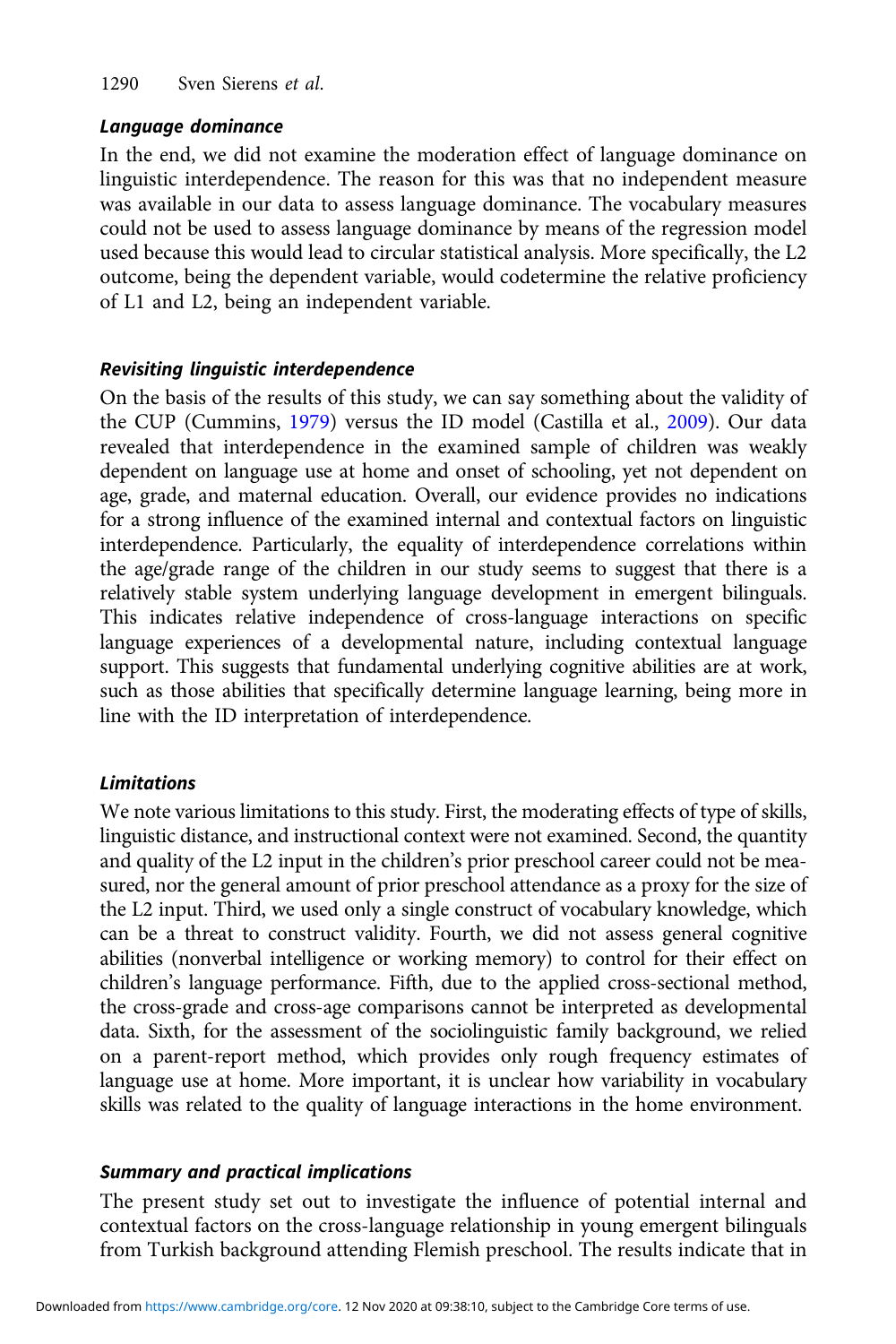<span id="page-23-0"></span>emergent bilingual children who were learning academic L2 in an immersion-like context, there was a modest positive yet significant relationship between receptive vocabulary knowledge in L1 and L2. This finding appears to support the linguistic interdependence hypothesis regarding oral vocabulary. High L2 use at home and delayed onset of schooling in L2 had small negative effects on interdependence, albeit inconsistently. Apart from this, linguistic interdependence does not seem to depend on age, preschool grade, or maternal education. Taken together, linguistic dependence depends on the examined factors to a limited degree only. Finally, the results of this study implicate consistence with the individual differences model of linguistic interdependence, rather than the common underlying proficiency model.

Bearing in mind the correlational nature of the evidence, we cautiously advance some implications for practice. First, our findings inform family language policies, particularly for parents who raise preschool-age children in a minority/low-status L1 in a societal context where the majority/high-status L2 prevails. Parents who opt for a bilingual upbringing can expect their children to perform better in academic vocabulary in L2 at preschool, although this may cause limited harm to the L1 vocabulary development of younger children. In addition, there may be a small price to pay for high L2 input in the form of weakened interdependence, but only with older children. In addition, high maternal education is not a stringent condition for the presence of linguistic interdependence. Finally, parents who feel insecure about practicing bilingualism at home, because it is experienced as too challenging or because they feel their L2 competence falls short, better opt for maximum use of L1 with their children. In other words, if parents wish their preschool child to do well in L2, it may be better to use no L2 at all than to use some low-quality L2 at home. Second, there is definitely experimental evidence that cross-language transfer takes place in bilingual education, improving language and literacy proficiencies in both L1 and L2, and that this can be key in boosting the school outcomes of language minority students (August & Shanahan, [2006](#page-24-0); Cummins, [2000](#page-25-0); Genesee, Lindholm-Leary, et al., [2006](#page-25-0); Prevoo, Malda, Mesman, & van IJzendoorn, [2016\)](#page-27-0). However, apart from the conditions of languages with cognates (Gathercole, [2018;](#page-25-0) Riches & Genesee, [2006\)](#page-27-0) and cross-language transfer of some word-specific information (Goodrich et al., [2016\)](#page-25-0), the jury is still out on the claim that promoting oral vocabulary proficiency in L1 can facilitate oral vocabulary learning in L2 in emergent bilingual children of preschool age through cross-language transfer of vocabulary skills.

Acknowledgments. This work was supported financially by the Department of Education of the City of Ghent, Belgium. We thank the anonymous reviewers and Dr. Annie Tremblay for the insightful and valuable comments. Special thanks go to Elke Flament, Ayşe İşçi, Tuğba Kalaz, Liesbet Philippaert, Kathleen Pisman, and Çiğdem Vandegehuchte for the test administration. We are grateful to Katrien Bultynck, Nell Foster, Kathleen Pisman, and Machteld Verhelst for their vital contributions to this study.

# References

- Agirdag, O. (2010). Exploring bilingualism in a monolingual school system: Insights from Turkish and native students from Belgian schools. British Journal of Sociology of Education, 4, 307-321. doi[:10.](https://doi.org/10.1080/13670050.2016.1179260) [1080/13670050.2016.1179260](https://doi.org/10.1080/13670050.2016.1179260)
- Altinkamis, F., & Agirdag, O. (2014). Determinants of language use and attitudes among Turkish speakers in Flanders: A focus on generational difference. Bilig, 3, 59–80. doi:[10.12995/bilig.2014.7003](https://doi.org/10.12995/bilig.2014.7003)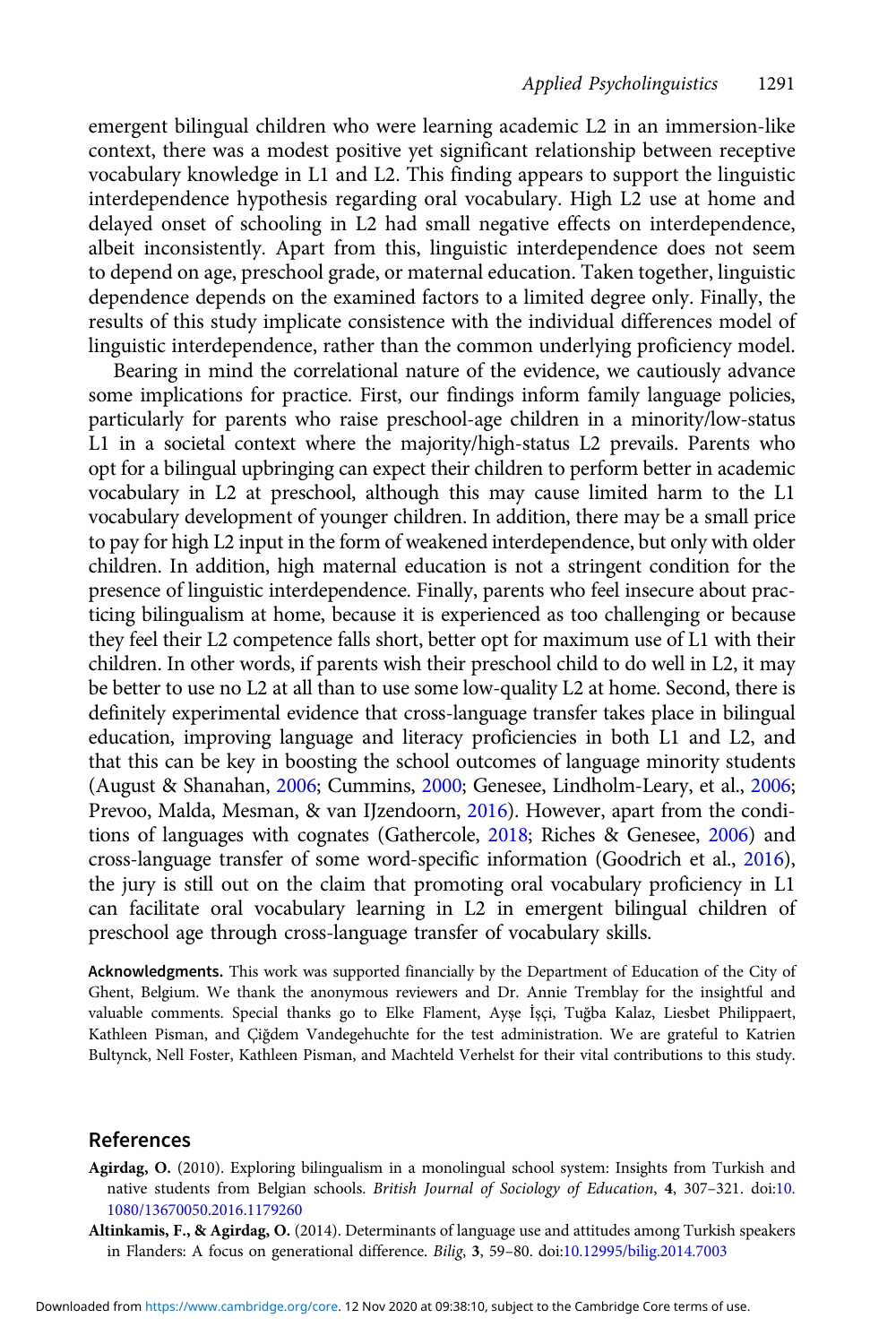- <span id="page-24-0"></span>Anderson, R. T. (2004). First language loss in Spanish-speaking children: Patterns of loss and implications for clinical practice. In B. A. Goldstein (Ed.), Bilingual language development and disorders in Spanish-English speakers (pp. 187–211). Baltimore, MD: Brookes.
- Ardasheva, Y., Tretter, T. R., & Kinney, M. (2012). English language learners and academic achievement: Revisiting the threshold hypothesis. Language Learning, 62, 769-812. doi[:10.1111/j.1467-9922.2011.00652.x](https://doi.org/10.1111/j.1467-9922.2011.00652.x)
- Atwill, K., Blanchard, J., Gorin, J. S., & Burstein, K. (2007). Receptive vocabulary and cross-language transfer of phonemic awareness in kindergarten children. Journal of Educational Research, 100, 336–345. doi[:10.3200/joer.100.6.336-346](https://doi.org/10.3200/joer.100.6.336-346)
- August, D., & Shanahan, T. (Eds.) (2006). Developing literacy in second-language learners: Report of the National Literacy Panel on Language-Minority Children and Youth. Mahwah, NJ: Erlbaum.
- Baert, S., & Cockx, B. (2013). Pure ethnic gaps in educational attainment and school to work transitions: When do they arise? Economics of Education Review, 36, 276–294. doi:[10.1016/j.econedurev.2013.07.006](https://doi.org/10.1016/j.econedurev.2013.07.006)
- Baird, A. S., Palacios, N., & Kibler, A. (2016). The cognate and false cognate knowledge of young emergent bilinguals. Language Learning, 66, 448–470. doi[:10.1111/lang.12160](https://doi.org/10.1111/lang.12160)
- Bohman, T. M., Bedore, L. M., Peña, E. D., Mendez-Perez, A., & Gillam, R. B. (2010). What you hear and what you say: Language performance in Spanish-English bilinguals. International Journal of Bilingual Education and Bilingualism, 13, 325–344. doi[:10.1080/13670050903342019](https://doi.org/10.1080/13670050903342019)
- Bouchard, C., Trudeau, N., Sutton, A., & Boudreault, M.-C. (2009). Gender differences in language development in French Canadian children between 8 and 30 months of age. Applied Psycholinguistics, 30, 685–707. doi:[10.1017/S0142716409990075](https://doi.org/10.1017/S0142716409990075)
- Branum-Martin, L., Mehta, P. D., Francis, D. J., Foorman, B. R., Cirino, P. T., Miller, J. F., & Iglesias, A. (2009). Pictures and words: Spanish and English vocabulary in classrooms. Journal of Educational Psychology, 101, 897–911. doi:[10.1037/a0015817](https://doi.org/10.1037/a0015817)
- Cárdenas-Hagan, E., Carlson, C. D., & Pollard-Durodola, D. S. (2007). The cross-linguistic transfer of early literacy skills: The role of initial L1 and L2 skills and language of instruction. Language, Speech, and Hearing Services in Schools, 38, 249–259. doi:[10.1044/0161-1461\(2007/026\)](https://doi.org/10.1044/0161-1461(2007/026)
- Castilla, A. P., Restrepo, M. A., & Perez-Leroux, A. T. (2009). Individual differences and language interdependence: A study of sequential development in Spanish-English preschool children. International Journal of Bilingual Education and Bilingualism, 12, 565–580. doi:[10.1080/13670050802357795](https://doi.org/10.1080/13670050802357795)
- Castilla-Earls, A. P., Restrepo, M. A., Perez-Leroux, A. T., Gray, S., Holmes, P., Gail, D., & Chen, Z. (2016). Interactions between bilingual effects and language impairment: Exploring grammatical markers in Spanish-speaking bilingual children. Applied Psycholinguistics, 37, 1147–1173, doi:[10.1017/](https://doi.org/10.1017/S0142716415000521) [S0142716415000521](https://doi.org/10.1017/S0142716415000521)
- Cha, K., & Goldenberg, C. (2015). The complex relationship between bilingual home language input and kindergarten children's Spanish and English oral proficiencies. Journal of Educational Psychology, 107, 935–953. doi[:10.1037/edu0000030.supp](https://doi.org/10.1037/edu0000030.supp)
- Cobo-Lewis, A. B., Eilers, R. E., Pearson, B. Z., & Umbel, V. C. (2002). Interdependence of Spanish and English knowledge in language and literacy among bilingual children. In D. K. Ollers & R. E. Eilers (Eds.), Language and literacy in bilingual children (pp. 118–132). Clevedon, UK: Multilingual Matters.
- Cobo-Lewis, A. B., Pearson, B. Z., Eilers, R. E., & Umbel, V. C. (2002a). Effects of bilingualism and bilingual education on oral and written English skills: A multifactor study of standardized test outcomes. In D. K. Ollers & R. E. Eilers (Eds.), Language and literacy in bilingual children (pp. 64–97). Clevedon, UK: Multilingual Matters.
- Cobo-Lewis, A. B., Pearson, B. Z., Eilers, R. E., & Umbel, V. C. (2002b). Effects of bilingualism and bilingual education on oral and written Spanish skills: A multifactor study of standardized test outcomes. In D. K. Ollers & R. E. Eilers (Eds.), Language and literacy in bilingual children (pp. 98–117). Clevedon, UK: Multilingual Matters.
- Cohen, J., Cohen, P., West, S. G., & Aiken, L. S. (2003). Regression/correlation analysis for the behavioral sciences (3rd ed.). Mahwah, NJ: Erlbaum.
- Collins, J. (2009). Social reproduction in classrooms and schools. Annual Review of Anthropology, 38, 33–48. doi:[10.1146/annurev.anthro.37.081407.085242](https://doi.org/10.1146/annurev.anthro.37.081407.085242)
- Conboy, B. T., & Thal, D. J. (2006). Ties between the lexicon and grammar: Cross-sectional and longitudinal studies of bilingual toddlers. Child Development, 77, 712–735. doi[:10.1111/j.1467-8624.2006.00899.x](https://doi.org/10.1111/j.1467-8624.2006.00899.x)
- Cummins, J. (1976). The influence of bilingualism on cognitive growth: A synthesis of research findings and explanatory hypotheses. Working Papers on Bilingualism, 9, 1–44.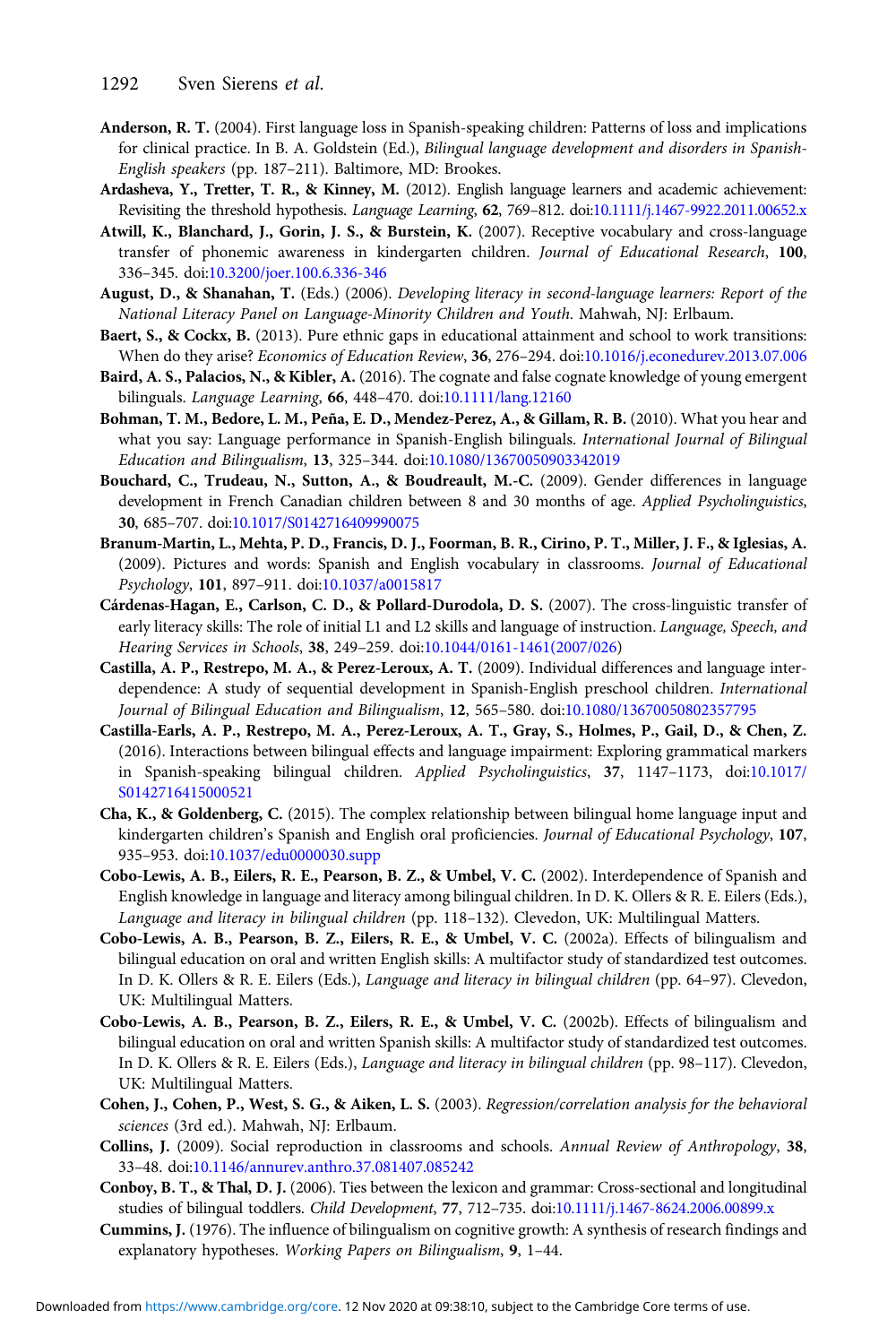- <span id="page-25-0"></span>Cummins, J. (1979). Linguistic interdependence and the educational development of bilingual children. Bilingual Education Paper Series, 3, 1–69.
- Cummins, J. (2000). Language, power and pedagogy: Bilingual children in the crossfire. Clevedon, UK: Multilingual Matters.
- Dörnyei, Z. (2009). Individual differences: Interplay of learner characteristics and learning environment. Language Learning, 59, 230–248. doi:[10.1111/j.1467-9922.2009.00542.x](https://doi.org/10.1111/j.1467-9922.2009.00542.x)
- DOV [Departement Onderwijs en Vorming]. (2016). Onderzoek naar kleuterparticipatie: Eindrapport [Investigation into preschool participation: Final report]. Brussels, Belgium: Department of Education and Training.
- Dressler, C., Carlo, M. S., Snow, C. E., August, D., & White, C. E. (2011). Spanish-speaking students' use of cognate knowledge to infer the meaning of English words. Bilingualism: Language and Cognition, 14, 243–255. doi:[10.1017/S1366728910000519](https://doi.org/10.1017/S1366728910000519)
- Edele, A., & Stanat, P. (2016). The role of first-language listening comprehension in second-language reading comprehension. Journal of Educational Psychology, 108, 163-180. doi:[10.1037/edu0000060](https://doi.org/10.1037/edu0000060)
- Fairchild, A. J., & MacKinnon, D. P. (2009). A general model for testing mediation and moderation effects. Prevention Science, 10, 87–99. doi:[10.1007/s11121-008-0109-6](https://doi.org/10.1007/s11121-008-0109-6)
- Farver, J. A. M., Xu, Y., Lonigan, C. J., & Eppe, S. (2013). The home literacy environment and Latino Head Start children's emergent literacy skills. Developmental Psychology, 49, 775–791. doi[:10.1037/a0028766](https://doi.org/10.1037/a0028766)
- FEC [Flemish Education Council]. (2012). Beleidsinitiatieven kleuterparticipatie: Een balans [Preschool participation policy initiatives: A balance]. Brussels, Belgium: Author.
- Gándara, P., & Hopkins, M. (Eds.) (2010). Forbidden language: English learners and restrictive language policies. New York: Teachers College Press.
- García, O., & Kleifgen, J. A. (2010). Educating emergent bilinguals: Policies, programs, and practices for English language learners. New York: Teachers College Press.
- Gathercole, V. C. M. (2018). Language development in bilingual children: Fact, factoid and fiction. In M. Siiner, F. M. Hult, & T. Kupisch (Eds.), Language policy and language acquisition planning (pp. 237–255). Cham, Switzerland: Springer.
- Gathercole, V. C. M., Thomas, E. M., Roberts, E. J., Hughes, C. O., & Hughes, E. K. (2013). Why assessment needs to take exposure into account: Vocabulary and grammatical abilities in bilingual children. In V. C. M. Gathercole (Ed.), Issues in the assessment of bilinguals (pp. 20–55). Bristol, UK: Multilingual Matters.
- Genesee, F., & Geva, E. (2006). Cross-linguistic relationships in working memory, phonological processing, and oral language. In D. August & T. Shanahan (Eds.), Developing literacy in second-language learners: Report of the National Literacy Panel on Language-Minority Children and Youth (pp. 175–183). Mahwah, NJ: Erlbaum.
- Genesee, F., Geva, E., Dressler, C., & Kamil, M. (2006). Synthesis: Cross-linguistic relationships. In D. August & T. Shanahan (Eds.), Developing literacy in second-language learners: Report of the National Literacy Panel on Language-Minority Children and Youth (pp. 153–174). Mahwah, NJ: Erlbaum.
- Genesee, F., Lindholm-Leary, K., Saunders, W. S., & Christian, D. (Eds.). (2006). Educating English language learners: A synthesis of research evidence. Cambridge: Cambridge University Press.
- Golberg, H., Paradis, J., & Crago, M. (2008). Lexical acquisition over time in minority first language children learning English as a second language. Applied Psycholinguistics, 29, 41–65. doi[:10.1017/](https://doi.org/10.1017/S014271640808003X) [S014271640808003X](https://doi.org/10.1017/S014271640808003X)
- Goldenberg, C., Reese, L., & Rezaei, A. (2011). Contexts for language and literacy development among dual-language learners. In A. Y. Durgunoğlu & C. Goldenberg (Eds.), Language and literacy development in bilingual settings (pp. 3–25). New York: Guilford Press.
- Goodrich, J. M., & Lonigan, C. J. (2017). Language-independent and language-specific aspects of early literacy: An evaluation of the common underlying proficiency model. Journal of Educational Psychology, 109, 782–793. doi[:10.1037/edu0000179](https://doi.org/10.1037/edu0000179)
- Goodrich, J. M., Lonigan, C. L., & Farver, J. M. (2013). Do early literacy skills in children's first language promote development of skills in their second language? An experimental evaluation of transfer. Journal of Educational Psychology, 105, 414–426. doi[:10.1037/a0031780](https://doi.org/10.1037/a0031780)
- Goodrich, J. M., Lonigan, C. J., Kleuver, C. G., & Farver, J. M (2016). Development and transfer of vocabulary knowledge in Spanish-speaking language minority preschool children. Journal of Child Language, 43, 969–992. doi:[10.1017/S030500091500032X](https://doi.org/10.1017/S030500091500032X)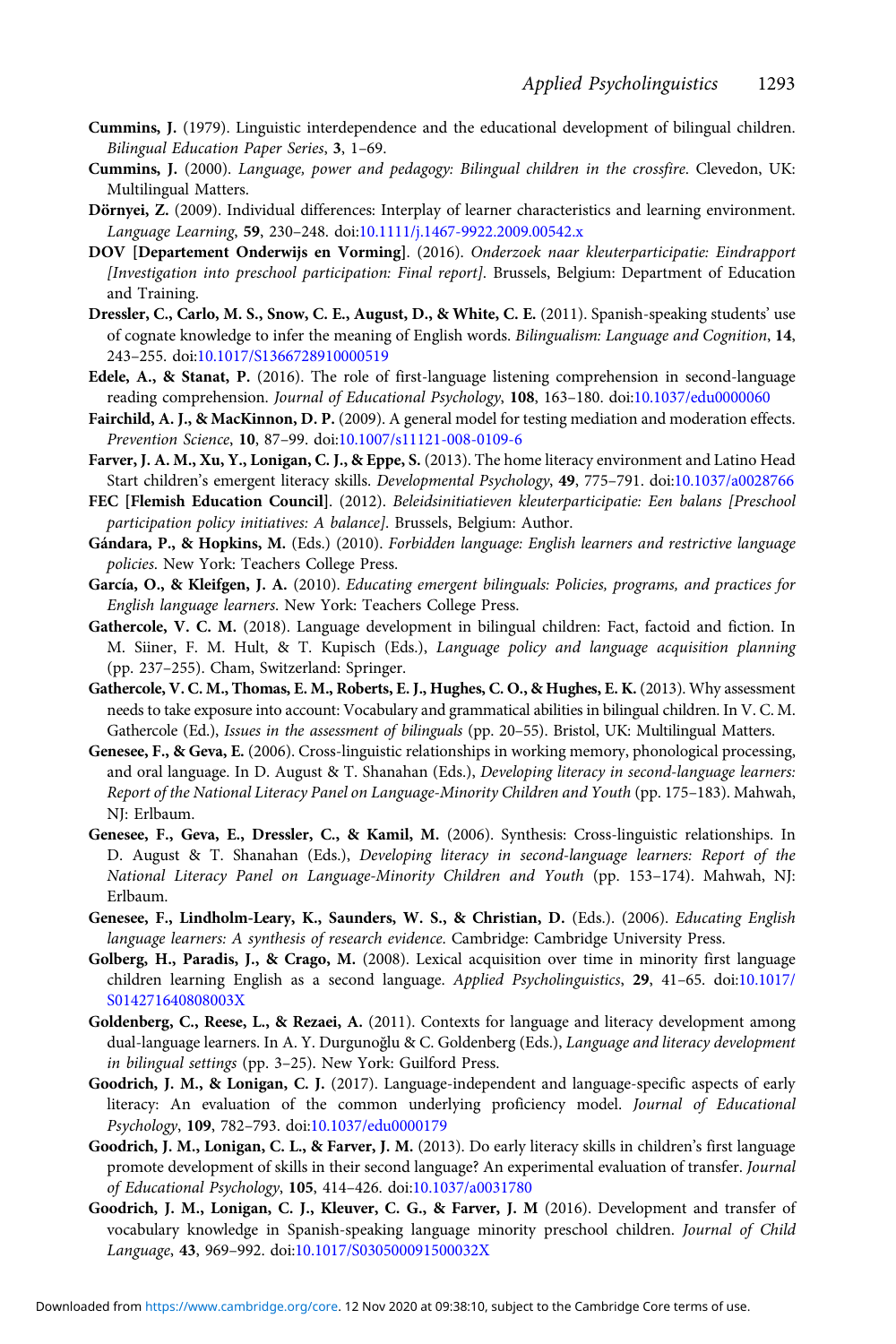- <span id="page-26-0"></span>Hammer, C. S., Davison, M. D., Lawrence, F. R., & Miccio, A. W. (2009). The effect of maternal language on bilingual children's vocabulary and emergent literacy development during Head Start and kindergarten. Scientific Studies of Reading, 13, 99–121. doi[:10.1080/10888430902769541](https://doi.org/10.1080/10888430902769541)
- Hammer, C. S., Hoff, E., Uchikoshi, Y., Gillanders, C., Castro, D. C., & Sandilos, L. E. (2014). The language and literacy development of young dual language learners: A critical review. Early Childhood Education Quarterly, 29, 715–733. doi:[10.1016/j.ecresq.2014.05.008](https://doi.org/10.1016/j.ecresq.2014.05.008)
- Hammer, C. S., Komaroff, E., Rodriguez, B. L., Lopez, L. M., Scarpino, S. E., & Goldstein, B. (2012). Predicting Spanish-English bilingual children's language abilities. Journal of Speech, Language, and Hearing Research, 55, 1251–1264. doi:[10.1044/1092-4388\(2012/11-0016\)](https://doi.org/10.1044/1092-4388(2012/11-0016)
- Hoff, E. (2003). The specificity of environmental influence: Socioeconomic status affects early vocabulary development via maternal speech. Child Development, 74, 1368–1378. doi:[10.1111/1467-8624.00612](https://doi.org/10.1111/1467-8624.00612)
- Huttenlocher, J., Haight, W., Bryk, A., Seltzer, M., & Lyons, T. (1991). Early vocabulary growth: Relation to language input and gender. Developmental Psychology, 27, 236–248. doi[:10.1037/0012-1649.27.2.236](https://doi.org/10.1037/0012-1649.27.2.236)
- Jia, G., Chen, J., Kim, H. Y., Chan, P.-S., & Jeung, C. (2014). Bilingual lexical skills of school-age children with Chinese and Korean heritage languages in the United States. International Journal of Behavioral Development, 38, 350–358. doi:[10.1177/0165025414533224](https://doi.org/10.1177/0165025414533224)
- Kan, P. F., & Kohnert, K. (2005). Preschoolers learning Hmong and English: Lexical-semantic skills in L1 and L2. Journal of Speech, Language, and Hearing Research, 48, 372–383. doi[:10.1044/1092-4388\(2005/026](https://doi.org/10.1044/1092-4388(2005/026))
- Kan, P. F., & Kohnert, K. (2008). Fast mapping by bilingual preschool children. Journal of Child Language, 35, 495–514. doi:[10.1017/S0305000907008604](https://doi.org/10.1017/S0305000907008604)
- Kang, J. Y. (2013). Decontextualized language production in two languages: An investigation of children's word definition skills in Korean and English. Applied Psycholinguistics, 34, 211–231. doi:[10.1017/](https://doi.org/10.1017/S0142716411000671) [S0142716411000671](https://doi.org/10.1017/S0142716411000671)
- Kelley, A., & Kohnert, K. (2012). Is there a cognate advantage for typically developing Spanish-speaking English-language learners? Language, Speech, and Hearing Services in Schools, 43, 191–204. doi:[10.1044/](https://doi.org/10.1044/0161-1461(2011/10-0022) [0161-1461\(2011/10-0022\)](https://doi.org/10.1044/0161-1461(2011/10-0022)
- Kohnert, K., Kan, P. F., & Conboy, B. T. (2010). Lexical and grammatical associations in sequential bilingual pre-schoolers. Journal of Speech, Language, and Hearing Research, 53, 684–693. doi:[10.1044/](https://doi.org/10.1044/1092-4388(2009/08-0126) [1092-4388\(2009/08-0126\)](https://doi.org/10.1044/1092-4388(2009/08-0126)
- Kroll, J. F., & Stewart, E. (1994). Category interference in translation and picture naming: Evidence for asymmetric connections between bilingual memory representations. Journal of Memory and Language, 33, 149–174. doi[:10.1017/S 0267190513000111](https://doi.org/10.1017/S 0267190513000111)
- Leseman, P. P. M. (2000). Bilingual vocabulary development of Turkish preschoolers in the Netherlands. Journal of Multilingual and Multicultural Development, 21, 93–112. doi[:10.1080/01434630008666396](https://doi.org/10.1080/01434630008666396)
- Lugo-Neris, M. J., Jackson, C. W., & Goldstein, H. (2010). Facilitating vocabulary acquisition of young English language learners. Language, Speech, and Hearing Services in Schools, 41, 314–327. doi:[10.1044/](https://doi.org/10.1044/0161-1461(2009/07-0082) [0161-1461\(2009/07-0082\)](https://doi.org/10.1044/0161-1461(2009/07-0082)
- MacWhinney, B. (2005). Extending the competition model. International Journal of Bilingualism, 9, 69–84. doi:[10.1177/13670069050090010501](https://doi.org/10.1177/13670069050090010501)
- Mancilla-Martinez, J., & Lesaux, N. K. (2011). Early home language use and later vocabulary development. Journal of Educational Psychology, 103, 535–546. doi[:10.1037/a0023655](https://doi.org/10.1037/a0023655)
- Marchman, V. A., & Fernald, A. (2008). Speed of word recognition and vocabulary knowledge in infancy predict cognitive and language outcomes in later childhood. Developmental Science, 11, F9–F16. doi:[10.](https://doi.org/10.1111/j.1467-7687.2008.00671.x) [1111/j.1467-7687.2008.00671.x](https://doi.org/10.1111/j.1467-7687.2008.00671.x)
- Marchman, V. A., Fernald, A., & Hurtado, N. (2010). How vocabulary size in two languages relates to efficiency in spoken word recognition by young Spanish-English bilinguals. Journal of Child Language, 37, 817–840. doi[:10.1017/S0305000909990055](https://doi.org/10.1017/S0305000909990055)
- Marchman, V. A., Martínez-Sussmann, C., & Dale, P. S. (2004). The language-specific nature of grammatical development: Evidence from bilingual language learners. Developmental Science, 7, 212–224. doi[:10.1111/j.1467-7687.2004.00340.X](https://doi.org/10.1111/j.1467-7687.2004.00340.X)
- Melby-Lervåg, M., & Lervåg, A. (2011). Cross-linguistic transfer of oral language, decoding, phonological awareness and reading comprehension: A meta-analysis of the correlational evidence. Journal of Research in Reading, 34, 114–135. doi:[10.1111/j.1467-9817.2010.01477.x](https://doi.org/10.1111/j.1467-9817.2010.01477.x)
- Moyé, L. A. (2006). Statistical reasoning in medicine: The intuitive p-value primer (2nd ed.). New York: Springer.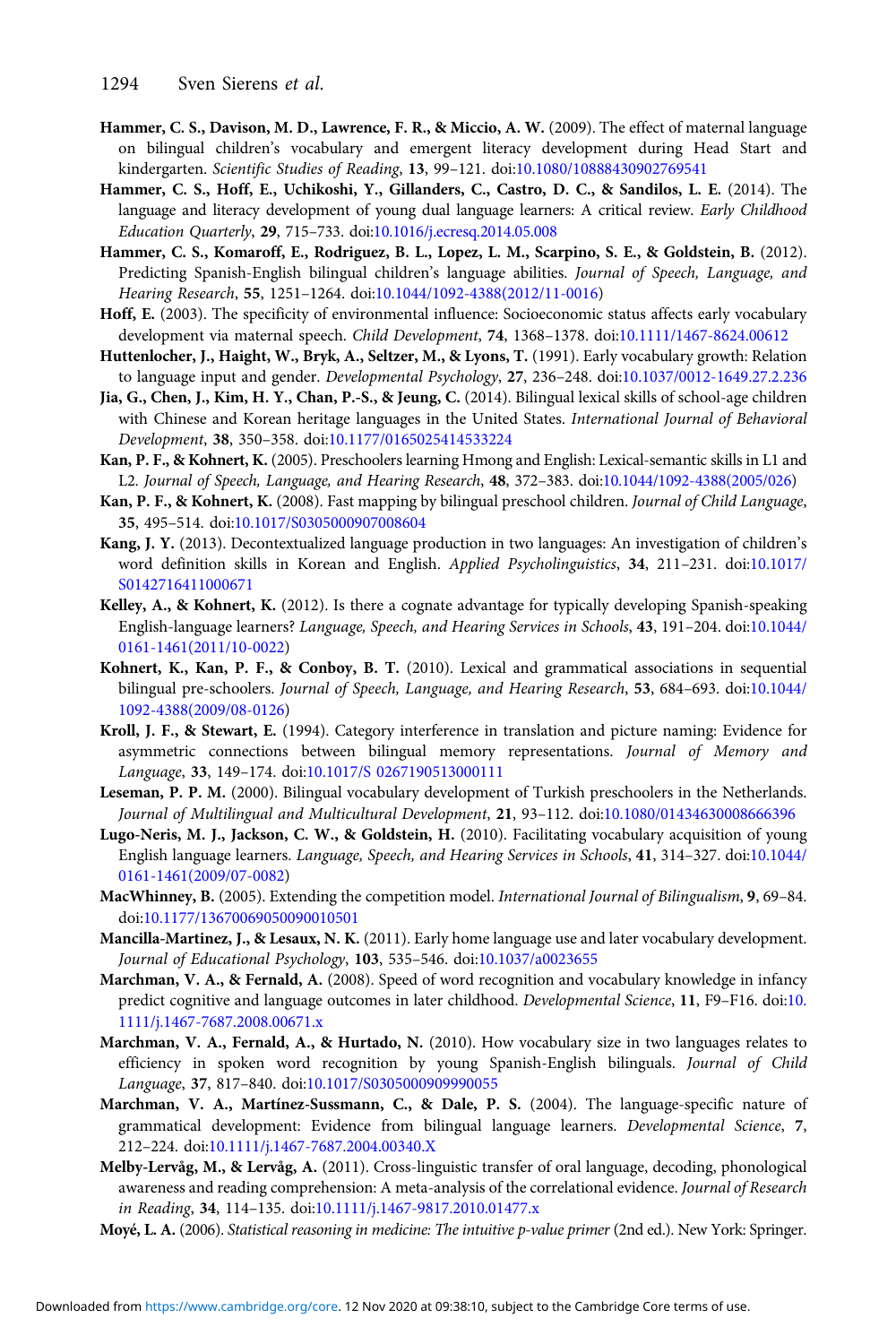- <span id="page-27-0"></span>**OECD [Organisation for Economic Co-operation and Development]**. (2010). PISA 2009 results: Overcoming Applied Psycholinguistics<br>Social background—Equity in learning opportunities and outcomes (Vol. 2). Paris, France: Author.<br>Social background—Equity in learning opportunities and outcomes (Vol. 2). Paris, France: Author.
- Oller, D. K., & Eilers, R. (Eds.). (2002). Language and literacy in bilingual children. Clevedon, UK: Multilingual Matters.
- Oller, F. K., Pearson, B., & Cobo-Lewis, A. B. (2007). Profile effects in early bilingual language and literacy. Applied Psycholinguistics, 28, 191–230. doi:[10.1017/S0142716407070117](https://doi.org/10.1017/S0142716407070117)
- Ordóñez, C. L., Carlo, M. S., Snow, C. E., & McLaughlin, B. (2002). Depth and breadth of vocabulary in two languages: Which vocabulary skills transfer? Journal of Educational Psychology, 94, 719-728. doi[:10.](https://doi.org/10.1037//0022-0663.94.4.719) [1037//0022-0663.94.4.719](https://doi.org/10.1037//0022-0663.94.4.719)
- Patterson, J. L., & Pearson, B. Z. (2004). Bilingual lexical development: Influences, contexts, and processes. In B. A. Goldstein (Ed.), Bilingual language development and disorders in Spanish-English speakers (pp. 77–104). Baltimore, MD: Brookes.
- Peña, E. D., & Kester, E. S. (2004). Semantic development in Spanish-English bilinguals: Theory, assessment, and intervention. In B. A. Goldstein (Ed.), Bilingual language development and disorders in Spanish-English speakers (pp. 105–128). Baltimore, MD: Brookes.
- Pérez, A. M., Peña, E. D., & Bedore, L. M. (2010). Cognates facilitate word recognition in young Spanish-English bilinguals' test performance. Early Childhood Services, 4, 55–67.
- Pham, G. (2016). Pathways for learning two languages: Lexical and grammatical associations within and across languages in sequential bilingual children. Bilingualism: Language  $\&$  Cognition, 19, 928–938. doi[:10.1017/S1366728915000899](https://doi.org/10.1017/S1366728915000899)
- Pham, G., Donovan, D., Dam, Q., & Contant, A. (2018). Learning words and definitions in two languages: What promotes cross-language transfer? Language Learning, 68, 206-223. doi:[10.1111/lang.12274](https://doi.org/10.1111/lang.12274)
- Pham, G., & Kohnert, K. (2014). A longitudinal study of lexical development in children learning Vietnamese and English. Child Development, 85, 767–782. doi:[10.1111/cdev.12137](https://doi.org/10.1111/cdev.12137)
- Prevoo, M. J. L., Malda, M., Emmen, R. A. G., Yeniad, N., & Mesman, J. (2015). A context-dependent view on the linguistic interdependence hypothesis: Language use and SES as potential moderators. Language Learning, 65, 449–469. doi:[10.1111/lang.12099](https://doi.org/10.1111/lang.12099)
- Prevoo, M. J. L., Malda, M., Mesman, J., Emmen, R. A. G., Yeniad, N., van IJzendoorn, M. H., & Linting, M. (2014). Predicting ethnic minority children's vocabulary from socioeconomic status, maternal language and home reading input: Different pathways for host and ethnic language. Journal of Child Language, 41, 963–984. doi[:10.1017/S0305000913000299](https://doi.org/10.1017/S0305000913000299)
- Prevoo, M. J. L., Malda, M., Mesman, J., & van IJzendoorn, M. H. (2016). Within- and cross-language relations between oral language proficiency and school outcomes in bilingual children with an immigrant background: A meta-analytical study. Review of Educational Research, 86, 237–276. doi[:10.3102/](https://doi.org/10.3102/0034654315584685) [0034654315584685](https://doi.org/10.3102/0034654315584685)
- Proctor, C. P., August, D., Snow, C., & Barr, C. D. (2010). The interdependence continuum: A perspective on the nature of Spanish–English bilingual reading comprehension. Bilingual Research Journal, 33, 5–20. doi[:10.1080/15235881003733209](https://doi.org/10.1080/15235881003733209)
- Proctor, C. P., Harring, J. R., & Silverman, R. D. (2017). Linguistic interdependence between Spanish language and English language and reading: A longitudinal exploration from second through fifth grade. Bilingual Research Journal, 40, 372–391. doi[:10.1080/15235882.2017.1383949](https://doi.org/10.1080/15235882.2017.1383949)
- Proctor, C. P., & Mo, E. (2009). The relationship between cognate awareness and English comprehension among Spanish-English bilingual fourth grade students. TESOL Quarterly, 43, 126–136. doi[:10.1002/j.](https://doi.org/10.1002/j.1545-7249.2009.tb00232.x) [1545-7249.2009.tb00232.x](https://doi.org/10.1002/j.1545-7249.2009.tb00232.x)
- Pulinx, R., Van Avermaet, P., & Agirdag, O. (2017). Silencing linguistic diversity: The extent, the determinants and consequences of the monolingual beliefs of Flemish teachers. International Journal of Bilingual Education and Bilingualism, 20, 542–556. doi[:10.1080/13670050.2015.1102860](https://doi.org/10.1080/13670050.2015.1102860)
- Quiroz, B. G., Snow, C. E., & Zhao, J. (2010). Vocabulary skills of Spanish-English bilinguals: Impact of mother-child language interactions and home language and literacy support. International Journal of Bilingualism, 14, 379–399. doi[:10.1177/1367006910370919](https://doi.org/10.1177/1367006910370919)
- Reich, H. H. (2005). Bilingual development in primary school age. In J. Söhn (Ed.), The effectiveness of bilingual school programs for immigrant children (pp. 123–132). Berlin, Germany: AKI/WZB.
- Riches, C., & Genesee, F. (2006). Cross-linguistic and cross-modal aspects of literacy development. In F. Genesee, K. Lindholm-Leary, W. S. Saunders, & D. Christian (Eds.), Educating English language learners: A synthesis of research evidence (pp. 64–108). Cambridge: Cambridge University Press.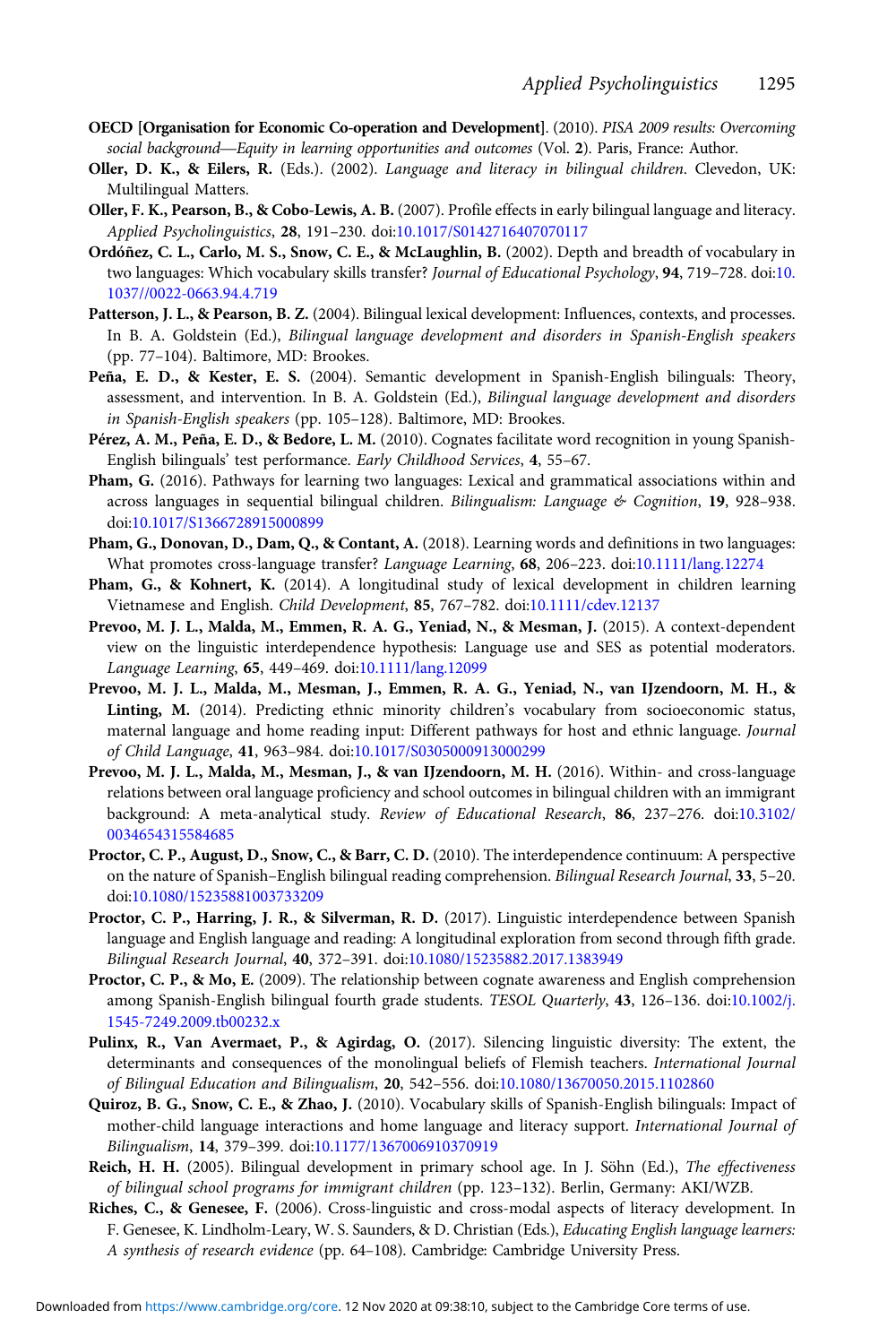- <span id="page-28-0"></span>Sandhofer, C., & Uchikoshi, Y. (2013). Cognitive consequences of dual language learning: Cognitive function, language and literacy, science and mathematics, and social-emotional development. In F. Ong & J. McLean (Eds.), California's best practices for young dual language learners: Research overview papers (pp. 51–89). Sacramento, CA: California Department of Education.
- Scheele, A. F., Leseman, P. P. M., & Mayo, A. Y. (2010). The home language environment of monolingual and bilingual children and their language proficiency. Applied Psycholinguistics, 31, 117–140. doi:[10.](https://doi.org/10.1017/S0142716409990191) [1017/S0142716409990191](https://doi.org/10.1017/S0142716409990191)
- Sénéchal, M., Ouellette, G., & Rodney, D. (2006). The misunderstood giant: On the predictive role of early vocabulary in future reading. In D. K. Dickinson & S. B. Neuman (Eds.), Handbook of early literacy (Vol. 2, pp. 173–182). New York: Guilford Press.
- Sheng, L., Lam, B. P. W., Cruz, D., & Fulton, A. (2016). A robust demonstration of the cognate facilitation effect in first-language and second-language naming. Journal of Experimental Child Psychology, 141, 229–238. doi[:10.1016/j.jecp.2015.09.007](https://doi.org/10.1016/j.jecp.2015.09.007)
- Simon-Cereijido, G., & Gutiérrez-Clellen, V. F. (2009). A cross-linguistic and bilingual evaluation of the interdependence between lexical and grammatical domains. Applied Psycholinguistics, 30, 315–337. doi:[10.1017/S0142716409090134](https://doi.org/10.1017/S0142716409090134)
- Slembrouck, S., Van Avermaet, P., & Van Gorp, K. (2018). Strategies of multilingualism in education for minority children. In P. Van Avermaet, S. Slembrouck, K. Van Gorp, S. Sierens, & K. Maryns (Eds.), The multilingual edge of education (pp. 9–39). London: Palgrave MacMillan.
- Snow, C. E., & Kim, Y.-S. (2007). Large problem spaces: The challenge of vocabulary for English language learners. In R. K. Wagner, A. E. Muse, & K. R. Tannenbaum (Eds.), Vocabulary acquisition: Implications for reading comprehension (pp. 123–139). New York: Guilford Press.
- Solari, E. J., Aceves, T. C., Higareda, I., Richards-Tutor, C., Filippini, A. L., Gerber, M. M., & Leafstedt, J. (2014). Longitudinal prediction of 1st and 2nd grade English oral reading fluency in English language learners: Which early reading and language skills are better predictors? Psychology in the Schools, 51, 126–142. doi[:10.1002/pits.21743](https://doi.org/10.1002/pits.21743)
- Tabors, P. O., Páez, M. M., & López, L. M. (2003). Dual language abilities of four-year-olds: Initial findings from the Early Childhood Study of Language and Literacy Development of Spanish-Speaking Children. NABE Journal of Research and Practice, 1, 70–91.
- Uchikoshi, Y. (2006). English vocabulary development in bilingual kindergarteners: What are the best predictors? Bilingualism: Language and Cognition, 9, 33–49. doi:[10.1017/S1366728905002361](https://doi.org/10.1017/S1366728905002361)
- Unsworth, S. (2015). Amount of exposure as a proxy for dominance in bilingual language acquisition. In C. Silva-Corvalán & J. Treffers-Daller (Eds.), Language dominance in bilinguals: Issues of measurement and operationalization (pp. 156–173). Cambridge: Cambridge University Press.
- Van Gorp, K., & Moons, C. (2014). Creating rich language environments for more than one language: A work in progress in Flemish preschools. European Journal of Applied Linguistics, 2, 53–78. doi:[10.1515/](https://doi.org/10.1515/eujal-2014-0007) [eujal-2014-0007](https://doi.org/10.1515/eujal-2014-0007)
- Van Laere, E., Aesaert, K., & van Braak, J. (2014). The role of students' home language in science achievement: A multilevel approach. International Journal of Science Education, 36, 2772–2794. doi:[10.1080/](https://doi.org/10.1080/09500693.2014.936327) [09500693.2014.936327](https://doi.org/10.1080/09500693.2014.936327)
- Verhaeghe, P.-P., Van der Bracht, K., & Van de Putte, B. (2012). Migrant zkt toekomst: Gent op een keerpunt tussen oude en nieuwe migratie [Migrant sks future: Ghent on a turning point between old and new migration]. Antwerp, Belgium: Garant.
- Verhoeven, L. (1994). Transfer in bilingual development: The linguistic interdependence hypothesis revisited. Language Learning, 44, 381–415. doi[:10.1111/j.1467-1770.1994.tb01112.x](https://doi.org/10.1111/j.1467-1770.1994.tb01112.x)
- Verhoeven, L. (2007). Early bilingualism, language transfer, and phonological awareness. Applied Psycholinguistics, 28, 425–439. doi[:10.1017.S0142716407070233](https://doi.org/10.1017.S0142716407070233)
- Verhoeven, L., Narain, G., Extra, G., Konak, Ö A., & Zerrouk, R. (1995). Toets tweetaligheid [Diagnostic test of bilingual development]. Arnhem, the Netherlands: Cito.
- Whitehurst, G. J., & Lonigan, C. J. (2001). Emergent literacy: Development from prereaders to readers. In S. B. Neuman & D. K. Dickinson (Eds.), Handbook of early literacy research (pp. 11–29). New York: Guilford Press.